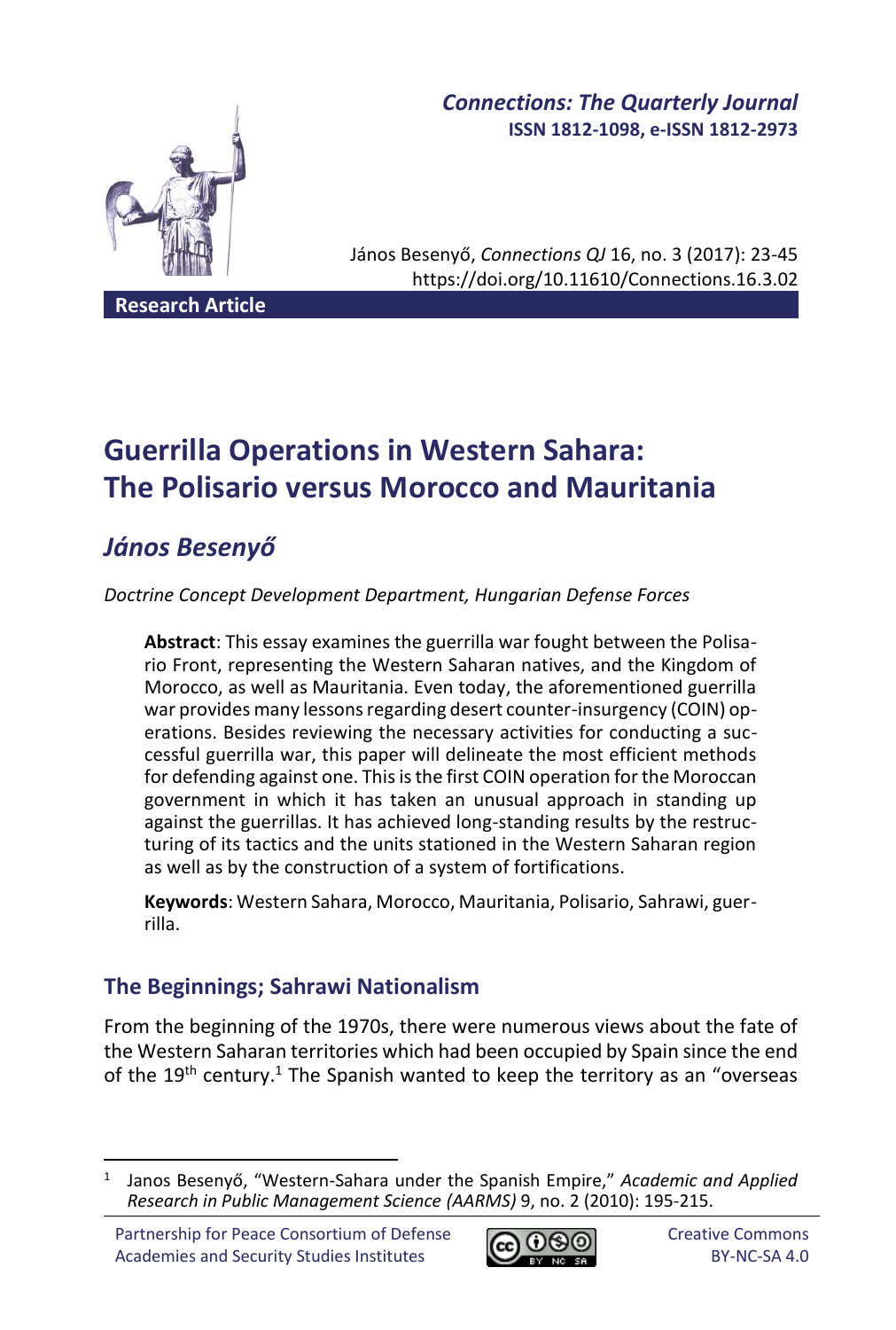territory." <sup>2</sup> However, Morocco and Mauritania also had claims on the region, while the natives wanted to found their own, independent state. The Sahrawis, consisting of more than a hundred tribes, were represented by the Sahrawi National Union Party (PUNS) which had been created by and was entirely subservient to the Spanish, and the Frente Polisario, formed by the natives, who in the end joined forces to fight against the Moroccans and Mauritanians occupying the country after the withdrawal of the Spanish. The Polisario, founded in 1973, mounted an armed resistance, initially, against the Spanish. Their first attack was conducted on 20 May 1973 against a Spanish military checkpoint in El-Khanga. Soon the Polisario executed more attacks against other smaller military outposts as well as making repeated assaults against the phosphate mines of Bou Craa. They also damaged the phosphate transport systems linking the mines with the port. Then, the Spanish mobilized their military divisions in order to deal with them. In March 1974, Operation "Barrido" was launched, in which, besides the units of the Policia Territorial and the Tropas Nomadas, military helicopters were also used against the militiamen of the Polisario. At that time, the neighboring countries of Morocco, Mauritania and Algeria officially supported the self-determination of the region. Later though, Morocco and Mauritania demanded the territory for themselves. The Algerian president Bumedien protested about this, and began to support the Polisario from the summer of 1975, and subsequently recognized the Polisario as a liberation movement.

# **Fight for the Spanish Sahara**

 $\overline{a}$ 

On 13 December 1974, the United Nations passed Resolution No. 3292 (XXIX) about the postponement of the referendum, the sending of a commission of inquiry to Western Sahara and the request for the opinion of the International Court of Justice in Hague. The UN commission visited the Western Sahara, Madrid and the capitals of the neighboring countries between 8 May and 9 June 1975.<sup>3</sup> The report of the commission made it clear that the natives supported the increasingly dominant Polisario and demanded an independent country.<sup>4</sup> The Spanish, fearing that they would lose even their remaining influence in the region, started secret negotiations in Algiers with the leaders of the Polisario about the peaceful transfer of power. During the negotiations, the Polisario ceased its attacks against the Spanish.<sup>5</sup> In the course of the negotiations, the Sahrawis offered the Spanish the use of the phosphate mines free of charge for another 20 years. The Spanish would also be allowed to keep most of their fish-

<sup>2</sup> Geoffrey Jensen, *War and Insurgency in the Western Sahara* (Boulder, CO: Lynne Rienner Publishers, 2013), 9.

<sup>3</sup> John Mercer, *Spanish Sahara* (London: George Allen and Unwin Publishers, 1976), 242-243.

<sup>4</sup> Jensen, *War and Insurgency in the Western Sahara*, 13.

<sup>5</sup> Pablo San Martín, *Western Sahara: The Refugee Nation* (Cardiff: University of Wales Press, 2010), 98.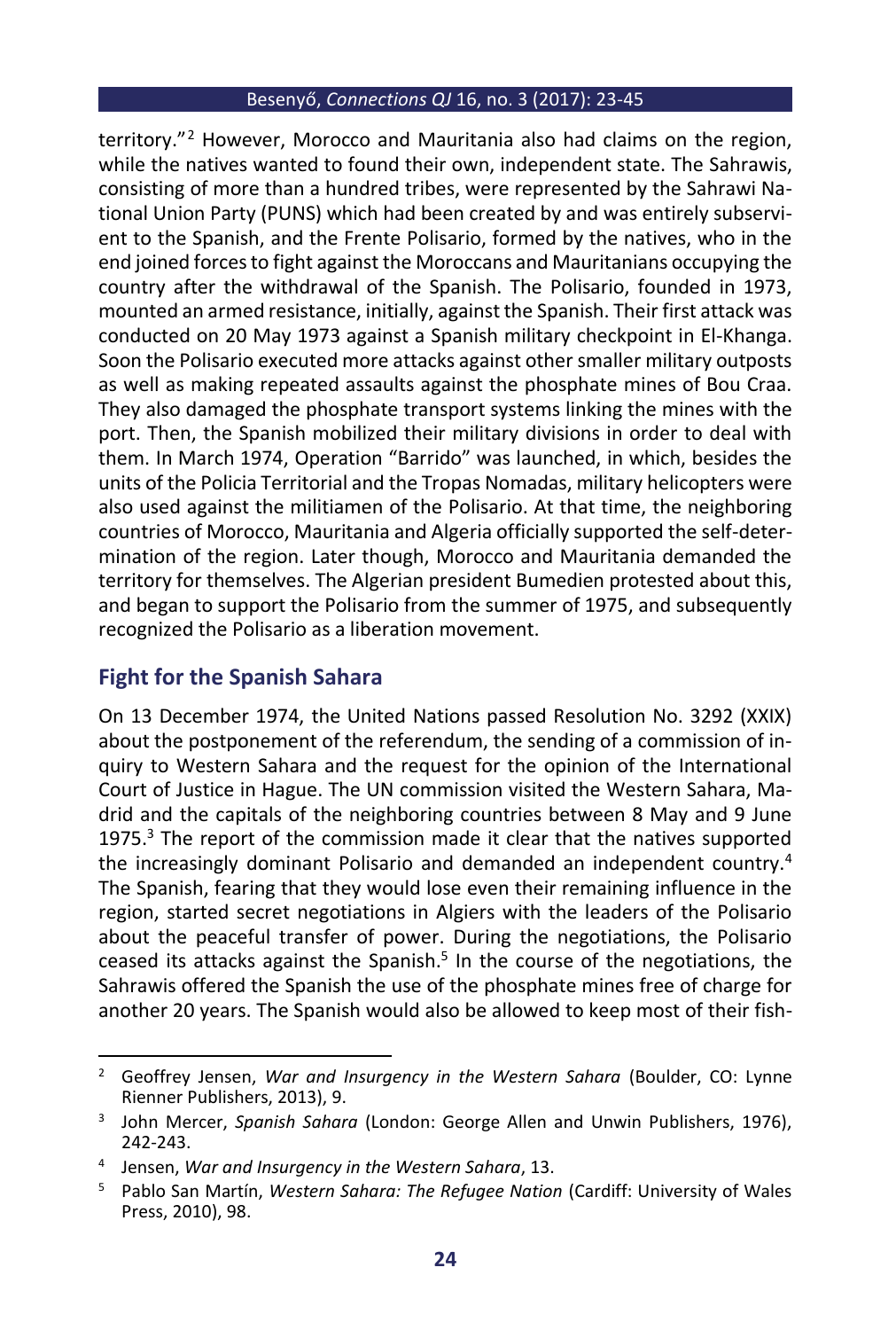ing rights in the area. In response, the Spanish recognized the organization in a semi-official capacity. As they knew that Morocco were intent on the invasion of Western Sahara, the Frente Polisario attempted to try to win over Mauritania which was afraid of the Moroccan territorial demands.<sup>6</sup> They offered Mokhtar Ould Daddah, the then Mauritanian president, the creation of a federal state under his leadership by uniting the two territories.<sup>7</sup> However, the Mauritanian president was sure that the Moroccans could not be stopped and that the International Court of Justice would also support the Moroccan claims, so, he chose to cooperate with Morocco. The Spanish were unable to maintain their influence in Western Sahara, and in addition, Prime Minister Arias Navarro and his supporters were afraid that the Polisario, as a radical nationalist movement, might provide a base for the anti-Spanish Canary Islands Independence Movement (CIIM), that operated from Algiers at that time.<sup>8</sup> Therefore, they eventually gave up the territory and on 14 November 1975, they concluded the Madrid Agreement with Morocco and Mauritania, who divided Western Sahara between themselves according to the treaty.<sup>9</sup>

On 15 November, El-Vali, the leader of the Polisario announced that they regarded the Madrid Agreement as null and void. Nevertheless, the Moroccan ruler Hassan II announced on 25 November that he viewed the Western Saharan issue as concluded and appointed Ahmed Bensouda as the governor of the region. The king reckoned that the Polisario leaders would not be able to rally the 60,000 Sahrawis and that they would only be able to utilize a few mercenaries for their operations, who, unlike the Moroccan military, would be unsuited to desert warfare. He thus concluded that the existence of the Polisario did not present a threat to the Moroccan state. He made this statement knowing about the reports that the 2,500 strong local military and police force, formerly employed by the Spanish, had almost entirely joined the Polisario.<sup>10</sup> Many voiced their doubts about the military capabilities of the natives, for instance the U.S. ambassador wrote in his report that

Polisario, even though [the] guerillas' needs [are] probably few, would not seem capable of standing up for long against relative Moroccan military

<sup>1</sup> <sup>6</sup> Robert E. Handloff, *Mauritania: A Country Study* (Washington: Federal Research Division of the Library of Congress, 1990), 22-23, 27-28.

<sup>7</sup> Toby Shelley, *Endgame in the Western Sahara: What Future for Africa's Last Colony?* (London and New York: Zed Books, 2004), 43.

<sup>&</sup>lt;sup>8</sup> John Damis, *Conflict in Northwest Africa: The Western Sahara Dispute* (Stanford, CA: Hoover Institution Press, 1983), 65.

<sup>9</sup> Hammad Zouitni, *The Moroccan Sahara Issue from the Independence of Morocco to the Present Day* (Centre Marocain Interdisciplinaire des Études Stratégiques et Internationales, 2013), 239.

<sup>&</sup>lt;sup>10</sup> Janos Besenyő, "The Occupation of Western Sahara by Morocco and Mauritania," *Tradecraft Review* 6, no. 1 (Special Issue, 2010): 76-94, http://www.scribd.com/doc/ 127198909/The-Occupation-of-Western-Sahara-by-Morocco-and-Mauritania.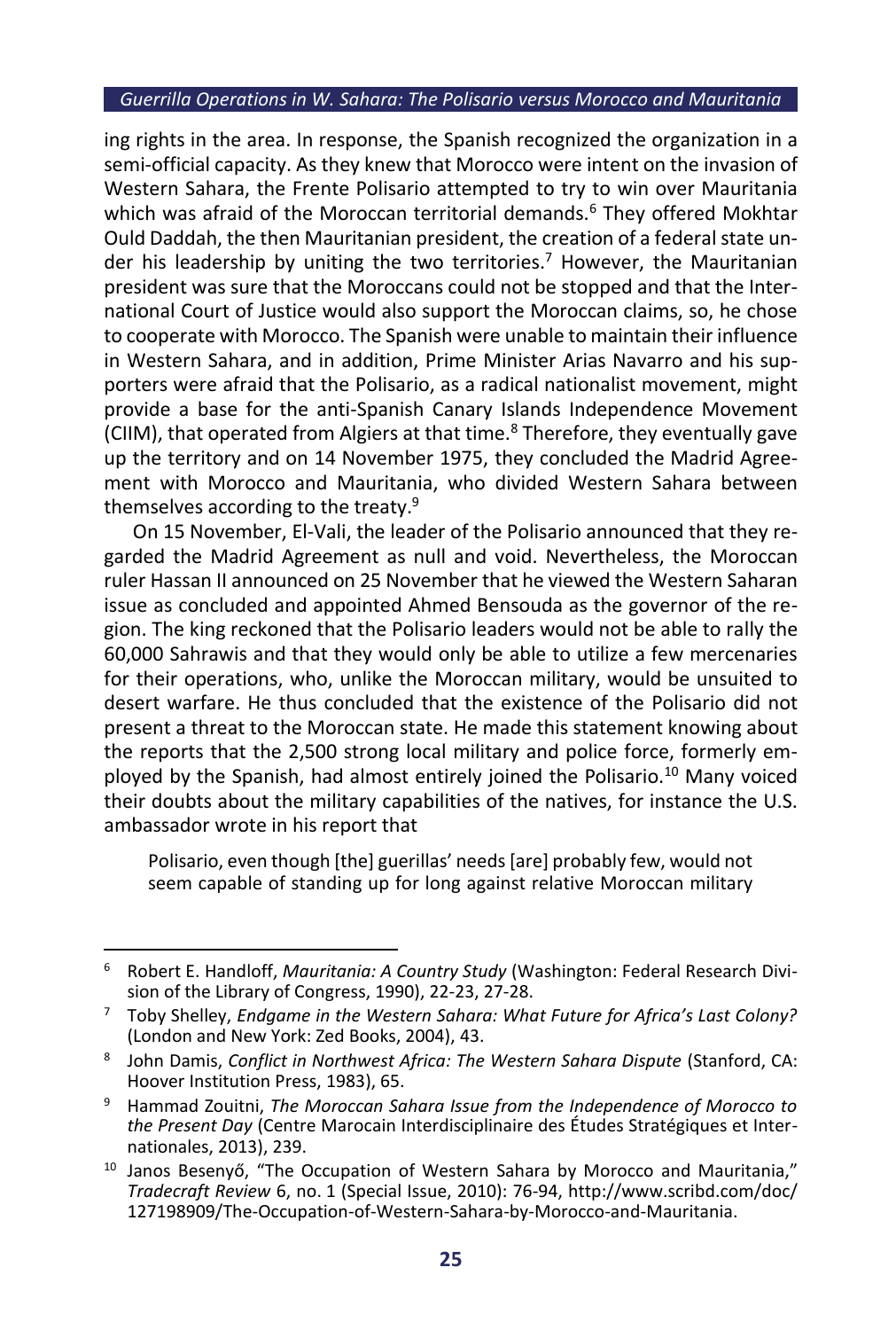might and in a highly inhospitable environment where spotting from [the] air [is] relatively easy.

The position of the International Institute for Strategic Studies was also similar:

[G]uerilla operations are difficult in the open desert of Spanish Sahara, where it is relatively easy for a defender to control movement.<sup>11</sup>

The critics of the capabilities of the natives did not take into account that the Sahrawis had lived in the area for centuries and were acclimatized to its peculiarities. Knowing all the caravan routes, passable paths and water sources, they could use all the opportunities provided by the desert against the Moroccan troops. According to some analysts, the Moroccan military was much better prepared than the Sahrawis, since they had not only conducted a liberation war against the French for years, but Moroccan soldiers had also served with UN Forces in the Congo (1960-61). In addition, they had participated in a short border conflict against Algeria in 1963 as well as fighting in Syria during the 1973 Arab-Israeli war. The Moroccan military equipment was considered to be some of the most advanced in the region at that time, thus it is understandable that everyone expected them to be victorious. However, the Moroccans had not taken into consideration the experience of the former Spanish colonials, who had conducted a quite effective counter-insurgency operation, with the participation of paratroopers and other special forces, against units of the Moroccan Liberation Army during the Ifni War.<sup>12</sup>

# **The Occupation of Western Sahara**

In the middle of November 1975, the Moroccan military began its advance into Western Sahara. At the same time, the Spanish announced that within a few months they would be dismantling the civilian administration and starting to pull out their forces, whose places would be taken over by Moroccan and Mauritanian soldiers.<sup>13</sup>

The goal of the troops advancing along the coast was the occupation of El-Aaiun and the phosphate mines of Bou Craa. According to the first official military reports, the Royal Forces moved 100 kilometers deep into Western Saharan territory, and on 28 November they captured the second largest settlement,

 $\overline{a}$ <sup>11</sup> Stephen Zunes and Jacob Mundy, Western Sahara: War, Nationalism and Conflict Ir*resolution* (NY: Syracuse University Press, 2010), 6-7.

<sup>&</sup>lt;sup>12</sup> The Moroccan military leadership paid dearly for its forgetfulness, both in manpower and in material losses, since there were many Sahrawis in the units of the Frente Polisario, who had fought side by side with the Spanish as soldiers of the Spanish Legion or the Nomadic Troops (Tropas Nomadas) in order to expel the Moroccan troops infiltrating Spanish Sahara.

<sup>13</sup> David J. Dean, *The Air Force Role in Low-intensity Conflict* (Maxwell Air Force Base, AL: Air University Press, 1986), 33.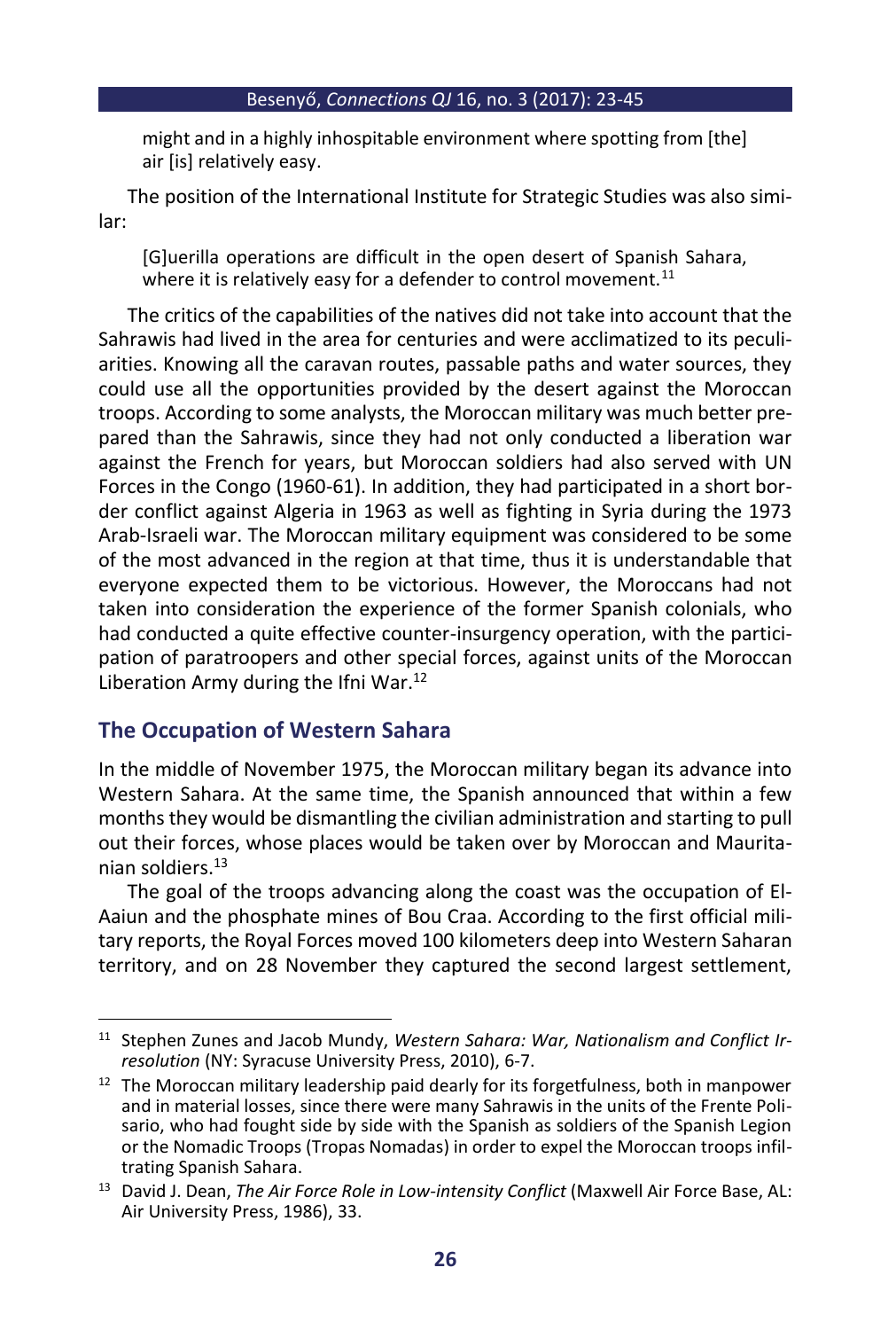Smara.<sup>14</sup> In less than a month, a 25,000 strong force, about the third of the Moroccan army, was positioned in the Western Saharan region. Of these, 15,000 were stationed in the garrisons of Saguia El-Hamra, 5,000 in El-Aaiun, while another 5,000 were based near the southern borders of the late Spanish Sahara. The advances of the Moroccan troops were followed by a mass migration of the populace. An associate of the U.S. embassy in Rabat, who was present in the area, wrote about the events as follows: "the civilian population of the cities has almost entirely disappeared," while the ambassador himself described the Moroccan-occupied cities of El-Aaiun and Smara as "virtual armed camps." <sup>15</sup> On 11 December, the Moroccans captured El-Aaiun, while the Mauritanians, also on the offensive, occupied La Guerra and Tichla. The Spanish had retreated from the region by the end of December, with the last Spanish soldier leaving the territory of the former Spanish Sahara on 12 January 1976. Afterwards, only 150 Spanish officials were left behind to execute and observe the seamless transition between Spanish and Moroccan administration of the territory.<sup>16</sup> Soldiers of local origin, relieved from Spanish military duty, joined the Polisario—formerly regarded as an enemy by most of them—and organized the Saharan People's Liberation Army (Ejército de Liberación Popular Saharaui; ELPS) in order to fight the Moroccans.<sup>17</sup> The Sahrawis utilized Algerian and Vietnamese models for the establishment of their armed forces. The leaders of the resistance, morally more committed than the Moroccan and Mauritanian soldiers, showed an unexpected tactical ability during the guerrilla operations that followed.<sup>18</sup> The Sahrawis also received armaments from the withdrawing Spanish troops and, in certain cases, even some fortifications were handed over by the Spanish.<sup>19</sup> Initially, the poorly armed Sahrawis conducted mainly defensive operations, and helped to evacuate the civilian population in flight because of the brutality of the Moroccan troops.

However, the Sahrawis were soon on the offensive. One of their smaller groups had attacked the Mauritanian city of Zuerat already on 29 December. The city, which operates as a mining center, is located in the middle of the desert, about 400 kilometers from the capital. During the attack, the Sahrawis managed to inflict minor damage to the mining equipment, but they were unable to capture the city. At that time, the Mauritanian army consisted of less than 3,000 trained troops, 2,000 military policemen and a few aging fighter planes, thus it was an easier target for the Sahrawis, who used guerrilla tactics to continuously

-

<sup>14</sup> Richard Lawless and Laila Monahan, *War and Refugees: The Western Sahara Conflict*  (London and New York: Pinter Publishers, 1987), 99.

<sup>15</sup> Zunes and Mundy, *Western Sahara: War, Nationalism and Conflict Irresolution*, 113.

<sup>16</sup> Tony Hodges, *Western Sahara: Roots of a Desert War* (Westport, CT: Lawrence Hill Books, 1983), 229-230.

<sup>17</sup> Damis, *Conflict in Northwest Africa*, 70-71; Virginia M. Thompson and Richard Adloff, *The Western Saharans: Background to Conflict* (London: Taylor & Francis, 1980), 252.

<sup>18</sup> Jensen, *War and Insurgency in the Western Sahara*, 31-34.

<sup>19</sup> Zunes and Mundy, *Western Sahara: War, Nationalism and Conflict Irresolution,* 9.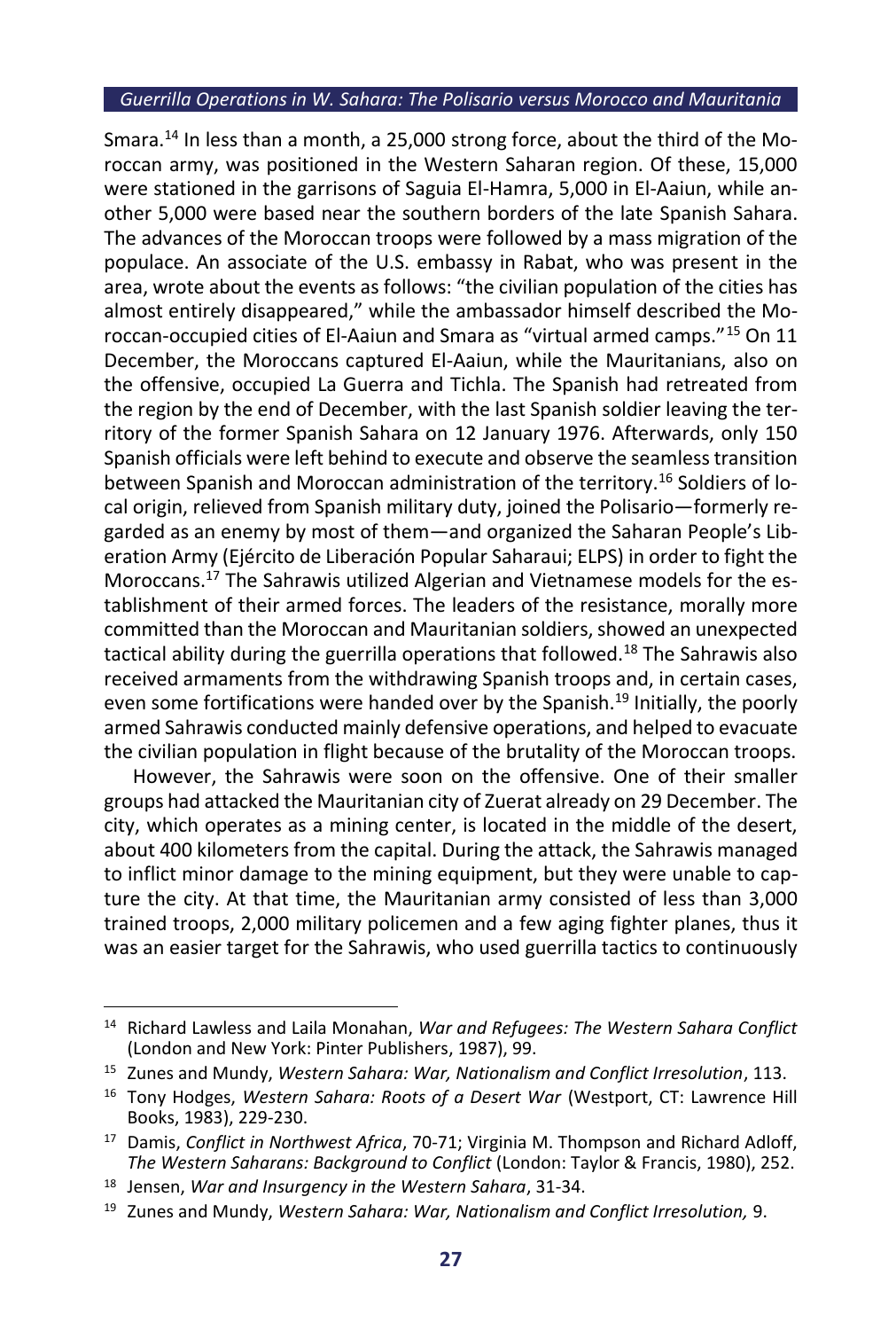harass the Mauritanians.<sup>20</sup> Ain Ben Tili, the famous former fortress of the French Foreign Legion was defended by Mauritanian soldiers when the fortress was surrounded by Sahrawi units. The Mauritanian President Ould Daddah asked for the assistance of the Moroccan air force to relieve the defenders who were in a tight situation. However, even the Moroccan air force was incapable of relieving the fort. Moreover, one of the Northrop F-5 fighters was shot down by the guerrillas. The fort was finally captured by Polisario troops on 21 January. In the following days, the guerrillas attacked the cities of Bir Moghrein and Inal, but, while they succeeded in causing major damage, they could not capture the cities due to the coordinated counterattack of the Mauritanian army. The Mauritanians managed to reorganize their troops, with French assistance, and went on the counter-offensive on the Western Saharan border in the third week of December. After a short but bloody battle, they captured the city of La Guerra and began to drive out the Polisario soldiers and sympathetic civilians from the area. On 11 January, the Mauritanians managed to occupy the small city of Argoub (near Villa Cisneros) only after two weeks of fighting. The 200 civilians and soldiers defending the city fought until the last bullet and the Mauritanians were only able to capture a few seriously wounded soldiers, as the majority of the defenders had died during the battle. Afterwards, the Sahrawis were left with only one choice: flight.<sup>21</sup> The refugees first aimed for the northern territories of Mauritania bordering Western Sahara. Then they were evacuated to Algeria with the help of the Algerian army.<sup>22</sup> Besides transportation of the refugees, the Algerians also assisted the Sahrawi troops with food, water and medicine.<sup>23</sup> The first signs of a split in the Morocco-Mauritania alliance were already visible at this time. The Moroccans, fearing that the Mauritanian troops would be unable to capture Villa Cisneros by the designated deadline, marched into the city under the leadership of Colonel Dlimi. In spite of the fact that the Madrid Accords placed the city under Mauritanian supervision, Morocco deployed a garrison there. Thus, while Mauritania created an administrative center in the city, the actual military power was represented by Morocco.<sup>24</sup>

On 27 January 1976, the units of the Moroccan army attacked an Algerian convoy conducting "humanitarian activities" near Amgala,<sup>25</sup> and after several

<sup>&</sup>lt;sup>20</sup> The Sahrawi possessed very accurate information about the Mauritanian situation, as several Sahrawi leaders—like Ibrahim Hakim or Ahmed Baba Miske, the latter having served earlier as a Mauritanian diplomat—originated from Mauritania, and they could also count on the assistance of the Sahrawis living in the country.

<sup>21</sup> Hodges, *Western Sahara: Roots of a Desert War*, 231.

<sup>22</sup> Janos Besenyő, "Saharawi Refugees in Algeria," *Academic and Applied Research in Public Management Science (AARMS)* 9, no. 1 (2010): 67-78.

<sup>23</sup> Norrie MacQueen, *United Nations Peacekeeping in Africa Since 1960* (London: Longman, 2002), 237.

<sup>24</sup> Hodges, *Western Sahara: Roots of a Desert War*, 230-231.

 $25$  The Algerians conducted mainly the transportation of the Sahrawi refugees, but also provided logistical support for the militants of the Polisario.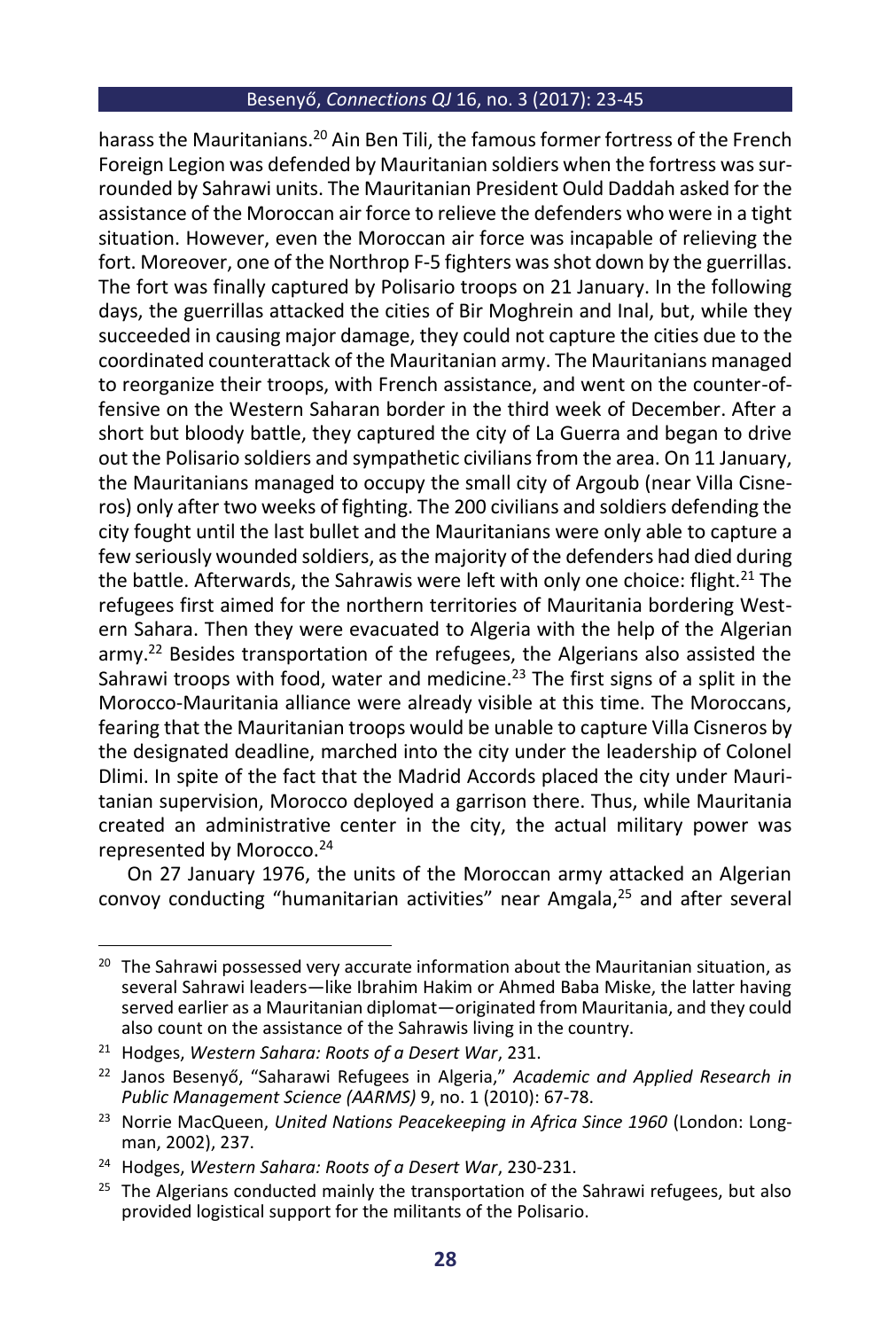days of fighting, the Algerian troops had to retreat having suffered a serious defeat.<sup>26</sup> The enraged Algerian military leadership demanded immediate retaliation, and the onset of a war was just about avoided. From then on, while the Algerian leadership increased its material support for the Sahrawi militants, it kept its troops away from any further clashes.<sup>27</sup> Retribution arrived soon, as in the second battle of Amgala between 13 and 15 February, units of the Polisario defeated the Moroccan troops.

At this time, being equipped with French weapons and coordinated by French military trainers and in spite of the low military capabilities of the Mauritanian troops, the Moroccan-Mauritanian alliance was in a better position than the guerillas. <sup>28</sup> The guerrillas could muster only several thousands of volunteers equipped with small arms, mortars and a few anti-tank and anti-aircraft missiles that they received from the Libyan and Algerian militaries.<sup>29</sup> During the clashes, the Moroccans did not just deploy infantry units, but on multiple occasions they also bombarded the settlements and the refugee camps of the Sahrawis.<sup>30</sup> This led to an increased migration of the civilian population from the occupied territories. At first, only 9,000 refugees lived in the camps built in the desert but, by the end of 1975, there were reports of around 70,000 people, $31$  and by the end of February 1976, about 100,000 women, children and the elderly were housed in the refugee camps in Algeria.<sup>32</sup> Most of the men had gone to war. The Sahrawi Arab Democratic Republic was proclaimed on 27 February 1976 and war was declared against Morocco and Mauritania.<sup>33</sup> Still, the Moroccan army continued its offensive and occupied more and more territory.

On 14 April 1976, the allies officially signed a treaty about the division of the region. In the treaty, Morocco received the two largest cities (El-Aaiun and Smara) and the phosphate mines, thus increasing its existing territories by ap-

<sup>-</sup><sup>26</sup> Shelley, *Endgame in the Western Sahara*, 26-27.

<sup>27</sup> Dean, *The Air Force Role in Low-intensity Conflict*, 35-36.

<sup>28</sup> Thompson and Adloff, *The Western Saharans*, 270.

<sup>29</sup> Anthony H. Cordesman, *A Tragedy of Arms: Military and Security Developments in the Maghreb* (Westport: Praeger Publishers, 2001), 59.

 $30$  The Moroccans deployed not only conventional bombs, but also napalm and white phosphorus against the Sahrawis. See: Jensen, *War and Insurgency in the Western Sahara*, 16; and Erik Jensen: *Western Sahara: Anatomy of a Stalemate* (CO: Lynne Rienner Publishers, 2004), 29.

<sup>31</sup> San Martín, *Western Sahara: The Refugee Nation*, 109.

 $32$  According to some researchers, the separation between different tribes has practically vanished in the refugee camps, thus it could be observed that the formation of a Sahrawi nation was helped by them being refugees. For that matter, according to a lot of researchers and the Moroccan official stance, there is no Sahrawi nation, the concept was created artificially in the  $20<sup>th</sup>$  century. This is partially true as the Polisario has strived actively and very successfully to dissolve the bonds of the former tribal system, as it would weaken the unity of the Sahrawi people in their opinion. See: Jensen, *War and Insurgency in the Western Sahara*, 16, 24-26, 29-30.

<sup>33</sup> Damis, *Conflict in Northwest Africa*, 40-44.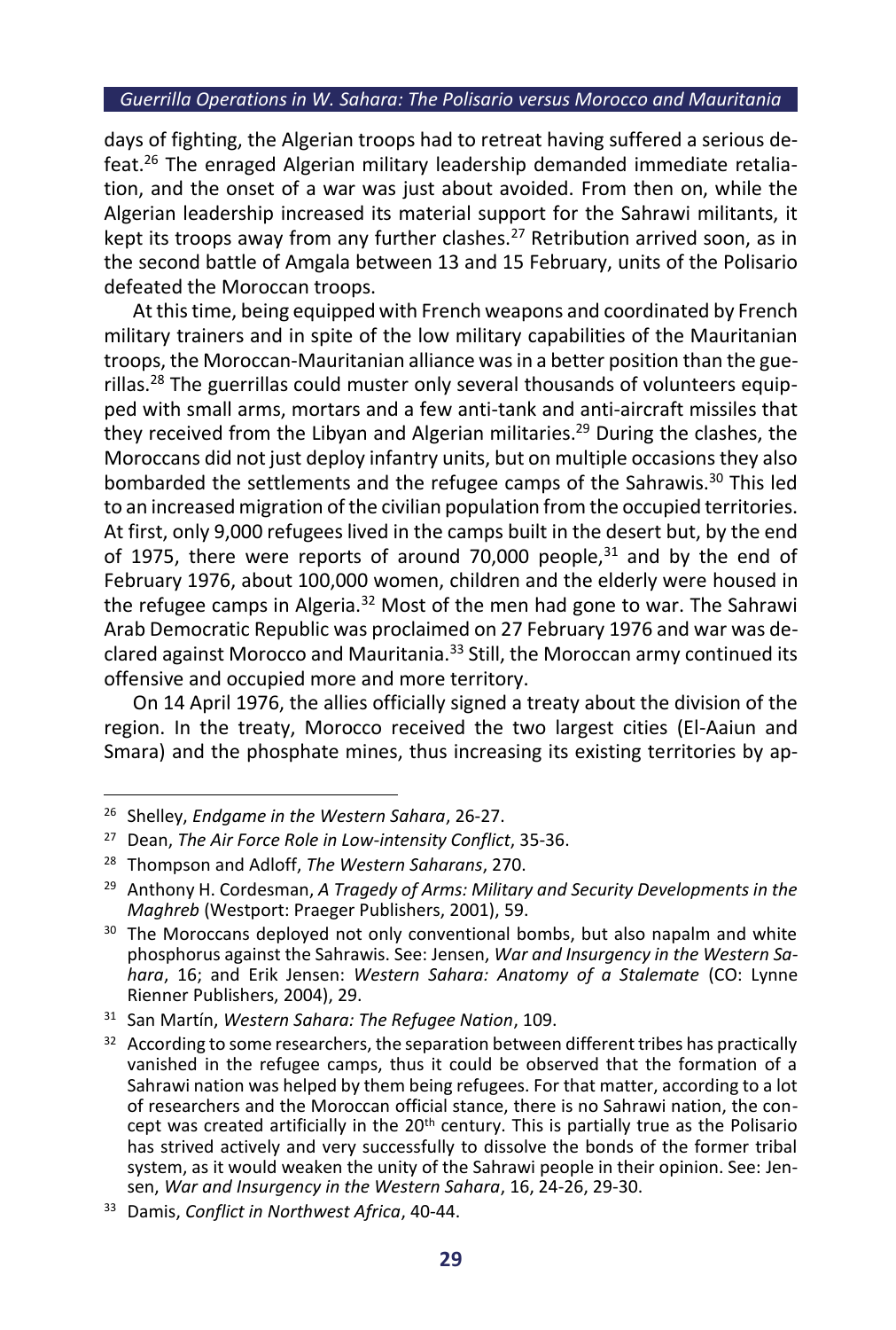proximately 35 percent.<sup>34</sup> Meanwhile Mauritania, while it received Villa Cisneros and a long shoreline with good fishing capabilities, had nothing else but desert sand on the territory it received.<sup>35</sup>

# **Guerrilla War against the Occupying States**

The Polisario continued the fight after the division of the region. A series of attacks known as the "20 May offensive" peaked on 11 May when a coordinated offensive was launched against El-Aaiun, Smara, Bou Craa, Bir Moghrein and Chinguetti, as well as on the conveyor belt system transporting phosphate.<sup>36</sup> The guerrillas, roused by the successes of these smaller ambushes, attacked even Nouakchott, the Mauritanian capital, in the early hours of 8 June 1976.<sup>37</sup> The military unit, consisting of about 600 troops, managed to cover 1,000 kilometers undetected in enemy territory, which was evidence of an excellent understanding of the local geography and the support of the local populace. The attack lasted for almost an hour, the targets were showered with mortar and machinegun fire. Some of the Mauritanian troops fled, but the Sahrawis could not exploit their victory as their leader, El-Wali Mustafa Sayed, was killed during the battle.<sup>38</sup> At the same time, the Polisario launched attacks in the northern territories against Tan-Tan, Jdiria and Guelta Zemmour. The Sahrawis had changed their tactics by then. Realizing that they could not effectively defend the settlements they still controlled against the motorized and modernized Moroccan units, they shifted to well-known and more successful guerrilla tactics.<sup>39</sup> In almost every attack, they could rely on the support of a large part of the local population, since there were tribes related to the Sahrawis in both the South Moroccan and the Mauritanian territories. Thus, numbering several hundred troops, the Polisario units could move easily in both the occupied territories and those of the hostile countries. Hence, while the Moroccans held the cities and the fortifications handed over by the Spanish, their supply lines were constantly under attack<sup>40</sup> by the militants who were aided by their extensive knowledge of the diverse terrain of the region.<sup>41</sup>

 $\ddot{\phantom{a}}$ 

<sup>34</sup> Cordesman, *A Tragedy of Arms*, 60.

<sup>35</sup> Yahia H. Zoubir, "The Western Sahara Conflict: Regional and International Dimensions," *The Journal of Modern African Studies* 28, no. 2 (June 1990), 226.

<sup>36</sup> Dean, *The Air Force Role in Low-intensity Conflict*, 42.

<sup>37</sup> Damis, *Conflict in Northwest Africa*, 84.

<sup>38</sup> Zunes and Mundy, *Western Sahara: War, Nationalism and Conflict Irresolution*, 11; Handloff, *Mauritania: A Country Study*, 30.

<sup>39</sup> David L. Price, *The Western Sahara* (Beverly Hills, CA: Sage Publications, 1979), 33.

<sup>40</sup> Jim Paul, *et al.*, "With the Polisario Front of Sahara," *MERIP Reports* 53 (December 1976): 16.

<sup>&</sup>lt;sup>41</sup> Generally, the desert is less suited for guerrilla warfare, but the majority of Western Saharan territories are covered by low mountains and decorated with seasonal river valleys and gullies where a large number of caves provides plenty of opportunities for hiding. Moreover, unlike the occupying forces—who have to get all their supplies from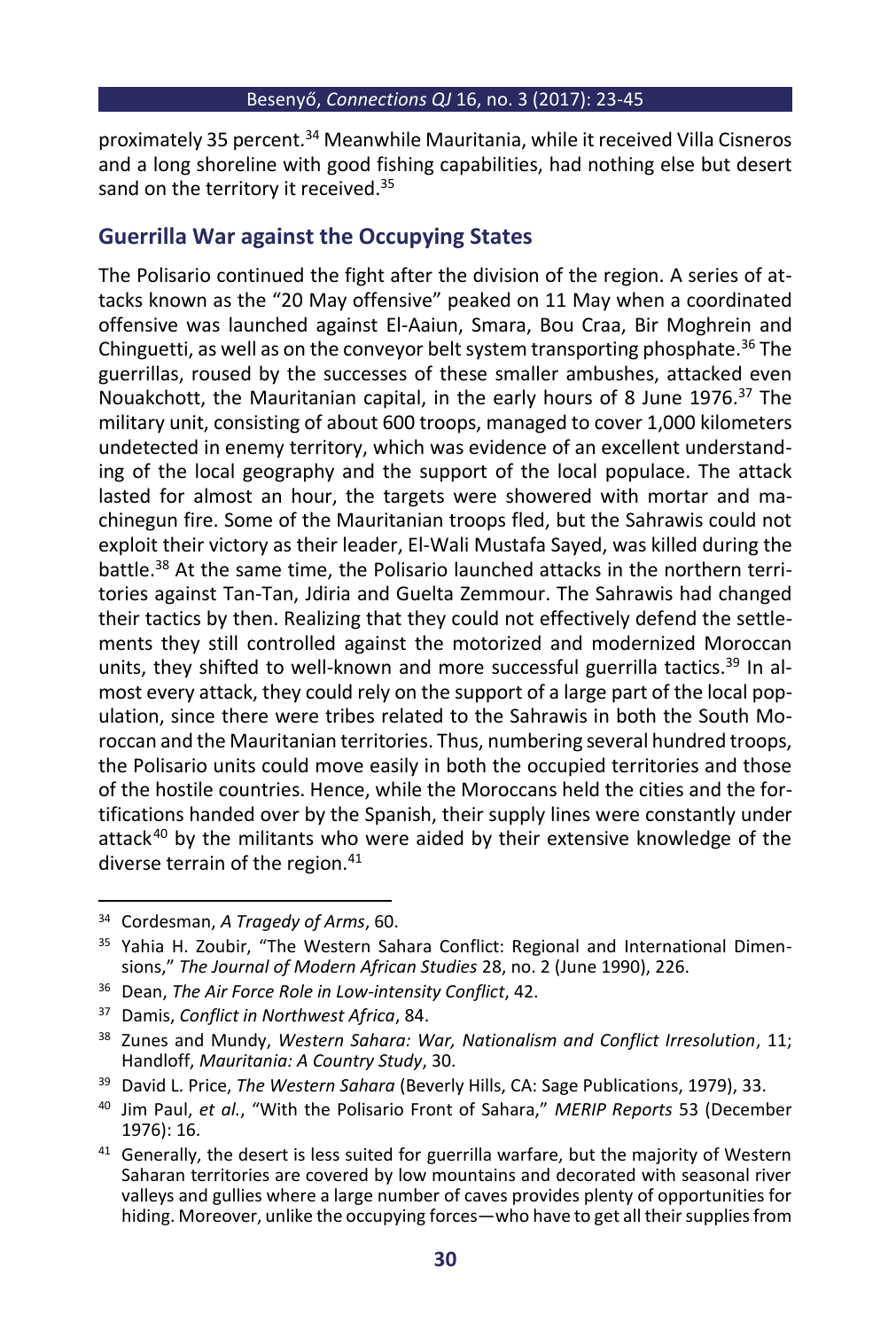## **The Role of Mauritania in the Conflict**

Mauritania was, militarily, the weaker of the two countries and was also troubled by internal economic and ethnic issues. Therefore, the Polisario focused its limited resources on the fight against Mauritanian troops. The Sahrawis, in the spirit of the Saharan Arab traditions and lacking training and adequate heavy weaponry, organized guerrilla attacks (ghazzi). Their units (kata'ib), equipped with small arms and Land Rovers, appeared, after travelling hundreds of kilometers, and then disappeared after quickly executed attacks.<sup>42</sup> Since the Mauritanian desert is almost twice the size of France, the military and police forces at the disposal of local authorities were insufficient to control the territory.

As the Sahrawis realized that they are not capable of defeating the Mauritanians solely by military means, they also applied political and economic pressure on the country. They systematically harassed economic targets in order to turn the civilian populace against the government. The continuous attacks launched by the militants damaged the railways connecting the Mauritanian iron mines with the ports causing severe problems for the country, whose main source of income was the sale of iron ore. $43$ 

While the Mauritanian political leadership was astonished by the attacks, it thought that quick changes in the military leadership could resolve the situation. Lieutenant-Colonel Ahmed Ould Bouceif, who had formerly led the second military district in the country, was appointed as the new chief of staff. At the same time, the Mauritanian leadership voiced its first criticisms of the actions of the Moroccan military, as they expected the Moroccans to launch a counter-offensive against the Polisario units. However, it was the militants of the Polisario who launched an attack from the Moroccan-occupied zone against the Mauritanian settlements of Nema and Tisitt.

Due to the intensifying attacks, the Mauritanian army increased its numbers to 17,000 and bought more modern weapons.<sup>44</sup> In the city of Atar, the training of freshly recruited soldiers was accelerated in the military training center, which was created with French support, but even this could not achieve significant re-

outside—the Sahrawis have been living in the area for centuries and know every water spring. The armies occupying the region could not effectively recon the guerrillas, even by aerial reconnaissance: the Sahrawis had learned during their fight against the French and Spanish that they could defend against aircraft by moving at night and hiding at day. The Moroccans thought that by equipping their aircraft with infrared detection systems, they could spot and destroy Polisario forces effectively. While they procured a Westinghouse radar system with U.S. support, it did not live up to the expectations, partly due to the huge territory, partly due to the low number of radars and the insufficient training of the Moroccan operating personnel. See: Jensen, *War and Insurgency in the Western Sahara*, 18-19.

<sup>42</sup> Dean, *The Air Force Role in Low-intensity Conflict*, 42; Thompson and Adloff, *The Western Saharans*, 253.

<sup>43</sup> Handloff, *Mauritania: A Country Study*, 5.

<sup>44</sup> Shelley, *Endgame in the Western Sahara*, 43-44.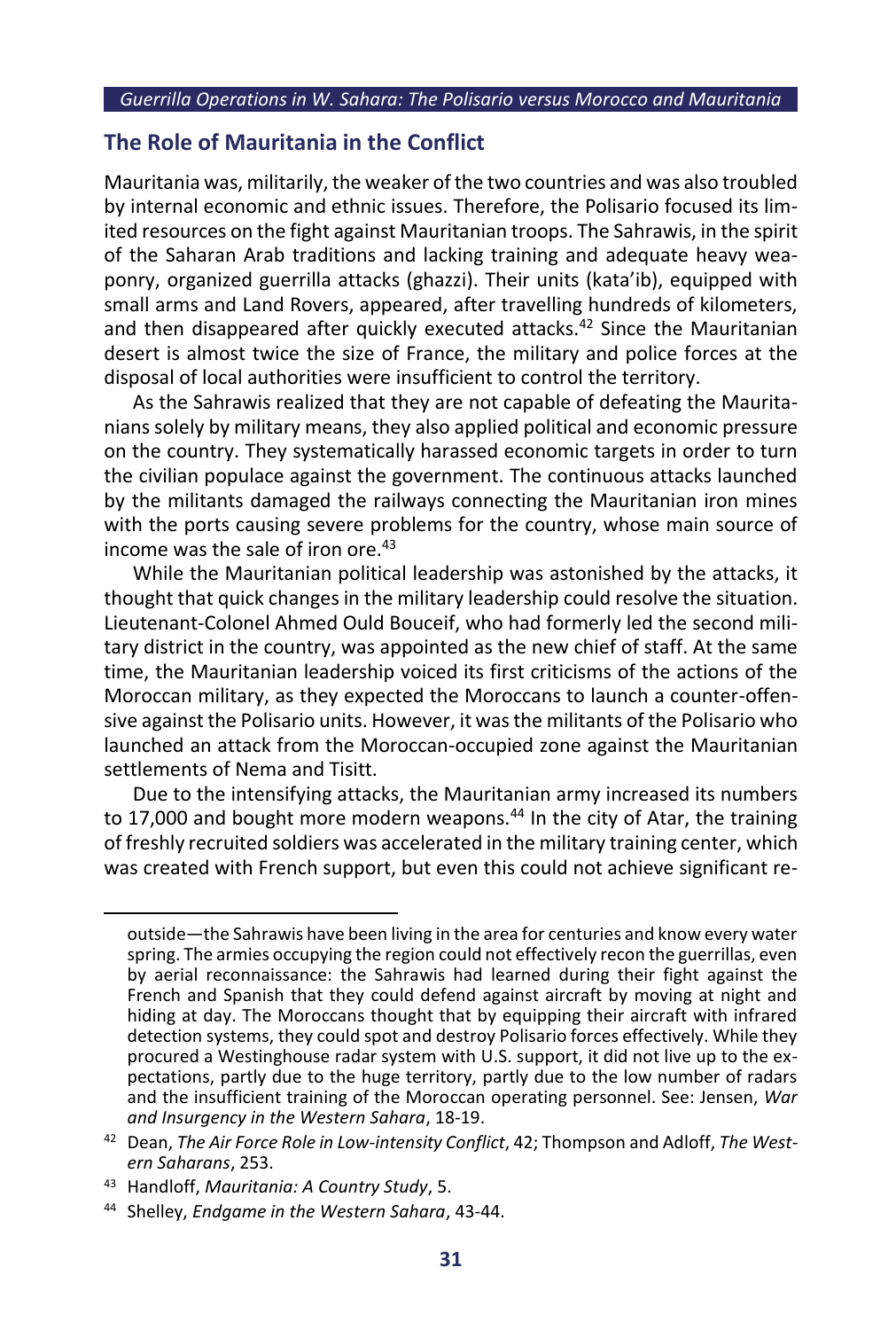sults.<sup>45</sup> On 9 May 1977, the insurgents again raided the Mauritanian city of Zuerat and so severely damaged the power plant, the fuel tanks and the mining equipment, that production had to be halted temporarily. At this time, Mauritania could only remedy its problems in the Western Sahara with the military aid provided by agreement with Morocco, and with the financial support from Saudi Arabia, Kuwait, Côte d'Ivoire<sup>46</sup> and the United Arab Emirates.<sup>47</sup> In spite of the presence of the freshly arrived Moroccan troops, units of the Polisario attacked Nouakchott again in July, retreating with minimal casualties after a successful attack.<sup>48</sup>

The French, as allies of the Mauritanians, sent in a 200-strong military unit to secure the Mauritanian capital, and from the end of November, Jaguar fighter aircraft were directed from the Dakar airbase to reinforce the defense of larger Mauritanian settlements in an offensive known as "Operation Lamantine." The situation in Mauritania worried the French greatly as the country was in their military and economic sphere of interest. In spite of Mauritanian statements emphasizing their independence from France, the country was still linked to its former colonizer. During "Operation Lamantine," part of the supersonic fighter aircraft at the Oukkam airbase in Senegal were placed on alert because they could reach the area of Nouakchott in less than 50 minutes. The 1,300 French soldiers deployed at the base were reinforced by another  $300^{49}$  and, on the night of 1 November, a unit of rapid deployment forces under the leadership of General Michael Forget arrived at the base in Senegal. Within days, the General redeployed with 60 specially trained soldiers to the city of Atar in Mauritanian territory. The command of the Ouakkam base was taken over by Colonel Huret, who was also responsible for the logistical support of "Operation Lamantine." Soon after his arrival, Forget began to establish communication lines between Ouakkam and the Mauritanian bases. In the meantime, the Breguet-Atlantic aircraft provided by the French Navy conducted surveillance patrols above Mauritania.<sup>50</sup> The aim of the surveys was to observe the movement of Polisario troops and

<sup>1</sup> <sup>45</sup> Hodges, *Western Sahara: Roots of a Desert War*, 246.

<sup>46</sup> Jensen, *War and Insurgency in the Western Sahara*, 39.

<sup>47</sup> Damis, *Conflict in Northwest Africa*, 85.

<sup>48</sup> By the end of April 1977, Polisario militants had destroyed 18 fighter planes and helicopters, two transport planes and 600 of various military vehicles and trucks. Of the allies, the Moroccan casualties were 4,200 dead, 2,800 wounded and 96 captured, while the Mauritanian casualties were 1,600 dead, 900 wounded and 16 captured. Certain sources explained the low number of captives with the initial unwillingness of the Sahrawi to take prisoners. Despite inflicting heavy casualties, the Polisario could not achieve substantial successes against the occupying forces. See: Jensen, *War and Insurgency in the Western Sahara*, 36.

<sup>49</sup> Zunes and Mundy, *Western Sahara: War, Nationalism and Conflict Irresolution*, 12.

<sup>&</sup>lt;sup>50</sup> While these aircraft were initially designed to detect submarines, they proved to be an important part of the operation with their trained crew*.* The French used also Mirage-4 long-range surveillance aircraft to map the less known areas and take photographs.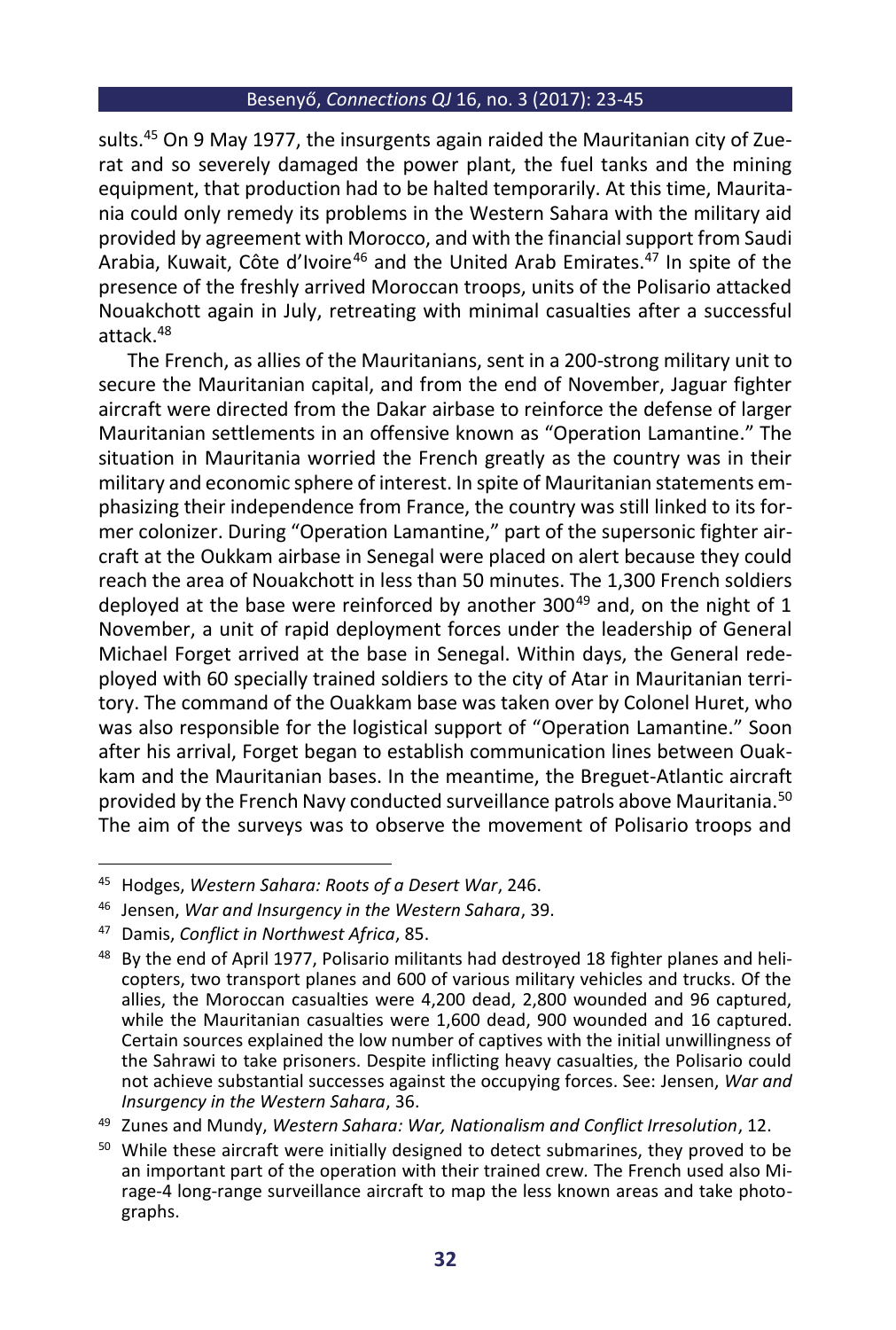then inform the French fighter planes and the Mauritanian military and police units who were ready to counterattack. The French advisors also created maps for the units of the Mauritanian army, as they were not familiar with the territories occupied by them. The French secret service also recruited experienced mercenaries to support the Mauritanian soldiers. At the request of the Mauritanian government, the Moroccans also sent troops to support the operations.<sup>51</sup>

It seemed that the soldiers of Polisario could not withstand such a force, and so Mauritania restarted rail traffic on the Nouadhibou-Zuerat railway, which had been out of commission for a month. However, the Sahrawis attacked the first shipment, capturing the French train engineer and the Mauritanian soldiers escorting the shipment. On 25 November, the irate French deployed another four Jaguar military aircraft from the Toul airbase to Mauritania, to involve them in the retaliatory strikes against the Polisario. $52$  The Jaguars were deployed first on 2 December against guerrillas attacking the railway near the settlement of Boulanour and then on 12 December near Zouerat. While "Operation Lamantine" caused a lot of damage to the guerrillas, it did not stop them. On the contrary, the Sahrawis learned from these experiences and, after splitting into smaller groups, they led further raids against Mauritanian targets.<sup>53</sup> Between 1977 and 1978, their attacks halted the rail traffic between Nouadhibou and Zuerat almost completely, paralyzing the iron mining operations that constituted a major part of Mauritanian revenue.

Despite a sharp decline in governmental income, Mauritanian military expenditure was increased by almost 50 percent in 1976 and by another 26 percent in 1977, amounting to about 30 percent of the total government expenditure. Mauritania could only manage to maintain order by calling in more Moroccan troops, but the guerrillas were not to be stopped by this, and the trust of the military leadership was shaken by the government's reliance on a Mauritanian-Moroccan alliance.<sup>54</sup> Several Mauritanian officers of Arab origin felt that their national pride was dishonored by leadership of the war being taken over by the Moroccans, forcing Mauritania into a secondary role.<sup>55</sup> On 10 July 1978, the dis-

-

<sup>&</sup>lt;sup>51</sup> The Moroccans had sent additional 600 soldiers to the territories occupied by Mauritania, where soon 1,200 Moroccan troops were deployed, and even more arrived from Morocco. In January 1978, already 2,400 soldiers were stationed in the area of Zouerat-Nouadhibou, 600 at the iron mines of Akjouj, and other 2,800 near Tiris el-Gharbia. The Moroccan air force has also deployed three F-5 fighter aircraft to the Nouadhibou airport, so that they could participate in the joint operation.

<sup>52</sup> Price, *The Western Sahara*, 62.

<sup>53</sup> Tony Hodges, "The Western Sahara File," *Third World Quarterly* 6, no. 1 (January 1984): 74-116, 101-102.

<sup>54</sup> Lawless and Monahan, *War and Refugees*, 101.

<sup>&</sup>lt;sup>55</sup> In Mauritania and Tiris el-Gharbia, 8,000 Moroccan soldiers were serving in February 1978, but their numbers soon rose above 9,000, raising French concerns, too. The Polisario accused the Mauritanian leadership of attempting to hand over the country to the Moroccans. The resulting panic is well shown by the fact that the Mauritanian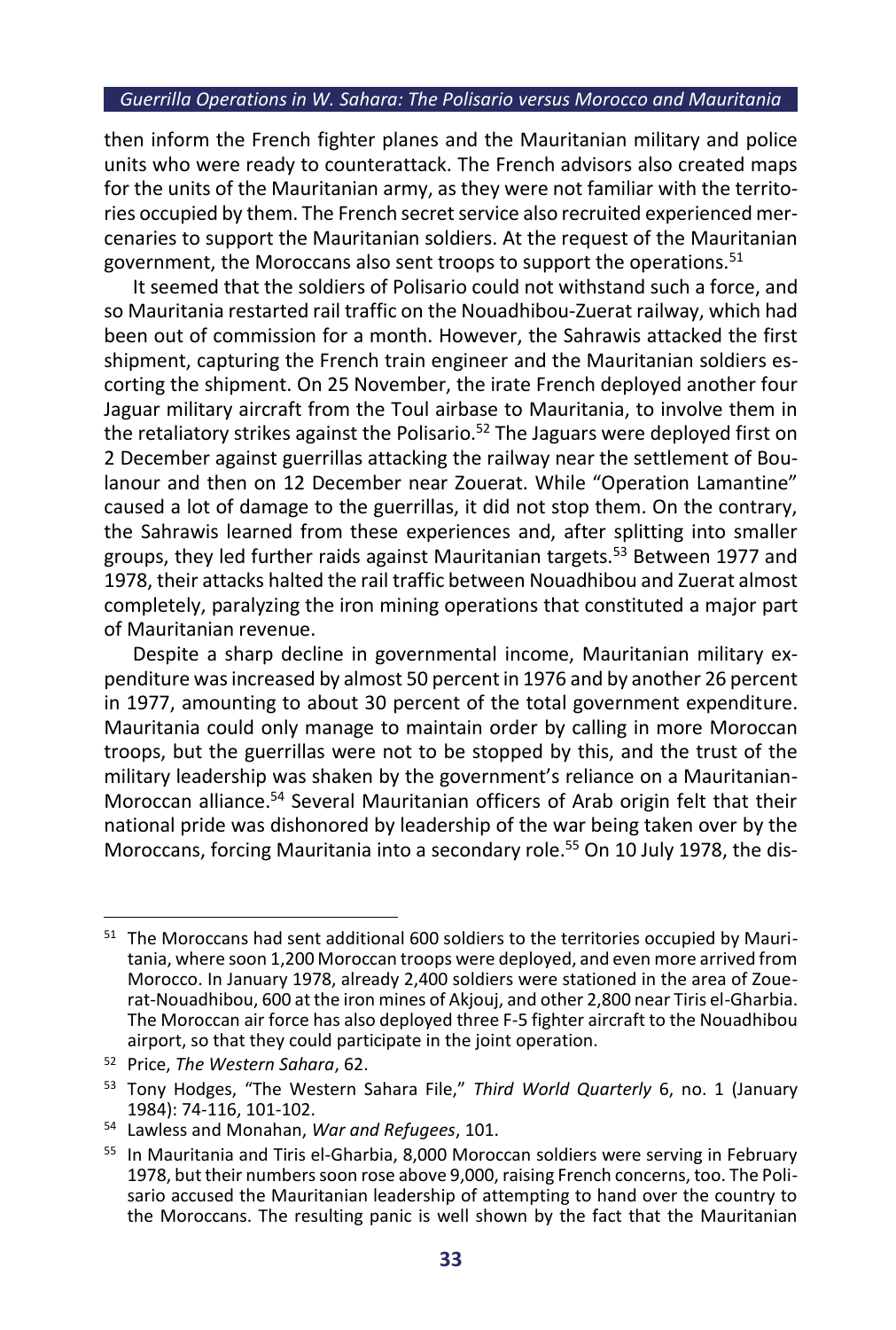contented officers overthrew Mokhtar Ould Daddah and initiated talks with the Sahrawis about the possibility of a peace treaty.<sup>56</sup> In response, the Polisario announced a unilateral truce with Mauritania with effect from 12 July. As more than 8,000 Moroccan troops were stationed in Mauritania, $57$  the government had very tight margins and could not, simultaneously, fulfill the demands of Morocco, Algeria and the Polisario. Once again, France was asked to mediate. However, it soon became apparent that Mauritania could not make a unilateral decision about a peace treaty with the Polisario. So, recognition of the Sahrawi Arab Democratic Republic (SADR) and the immediate and unconditional withdrawal from the Mauritanian-occupied territories was out of the question.

As the ceasefire did not extend to the Moroccans, on 4 January Sahrawi troops crossed the Draa river, which served as a historical and physical border, and attacked the Moroccan city of Assa. After this successful border raid, the Sahrawi launched the "Bumedien Offensive," named after the former Algerian president.<sup>58</sup> The first attack was launched on 16 January 1979 near the settlement of Lemseid, less than ten kilometers from Laayoune. During the two days of this battle, two major Moroccan battle columns were destroyed. This was the first case of a motorized Moroccan unit, accompanied by armored vehicles, suffering a defeat against Western Saharan soldiers. The Polisario reported 600 dead, 250 wounded and 51 captured Moroccan soldiers and officers. They managed to capture four armored fighting vehicles and 60 off-road vehicles and to destroy seven tanks, 96 jeeps, a F-5 fighter aircraft and four helicopters. The Algerian president, Bendjedid Chadli, roused by the successes of the Sahrawis, asked Ould Salek to initiate peace talks as soon as possible. The Polisario entered Moroccan territory again on 28 January with a 1,200-strong unit equipped with modern weapons and 200 jeeps. The attackers managed, for a few hours, to capture the city of Tan-Tan in the center of South Morocco, which was a logistical center and a base of the Moroccan air force. After this successful raid, the attackers retreated into the desert with some captured Moroccan soldiers. The fact that they managed to cover 500 kilometers undetected in a territory controlled by the Moroccan military caught the attention of the global media and so, while the Moroccans denied the raid having taken place, the world became aware of the attack <sup>59</sup>

In the meantime, there was another coup in Mauritania and the new leadership was willing to sign a peace treaty with the Sahrawis. On 5 August 1979 in Algiers, Mauritania and the Polisario signed the peace treaty, according to which Mauritania recognized the Polisario and revoked all of its territorial claims in

political leadership has asked again for the assistance of the French air force against the guerrillas attacking the capital in May 1978.

<sup>56</sup> Handloff, *Mauritania: A Country Study*, 121-122.

<sup>57</sup> Leo Kamil, *Fueling the Fire: U.S. Policy and the Western Sahara* (Trenton, NJ: The Red Sea Press, 1987), 36.

<sup>58</sup> Dean, *The Air Force Role in Low-intensity Conflict*, 44.

<sup>59</sup> Hodges, *Western Sahara: Roots of a Desert War*, 285.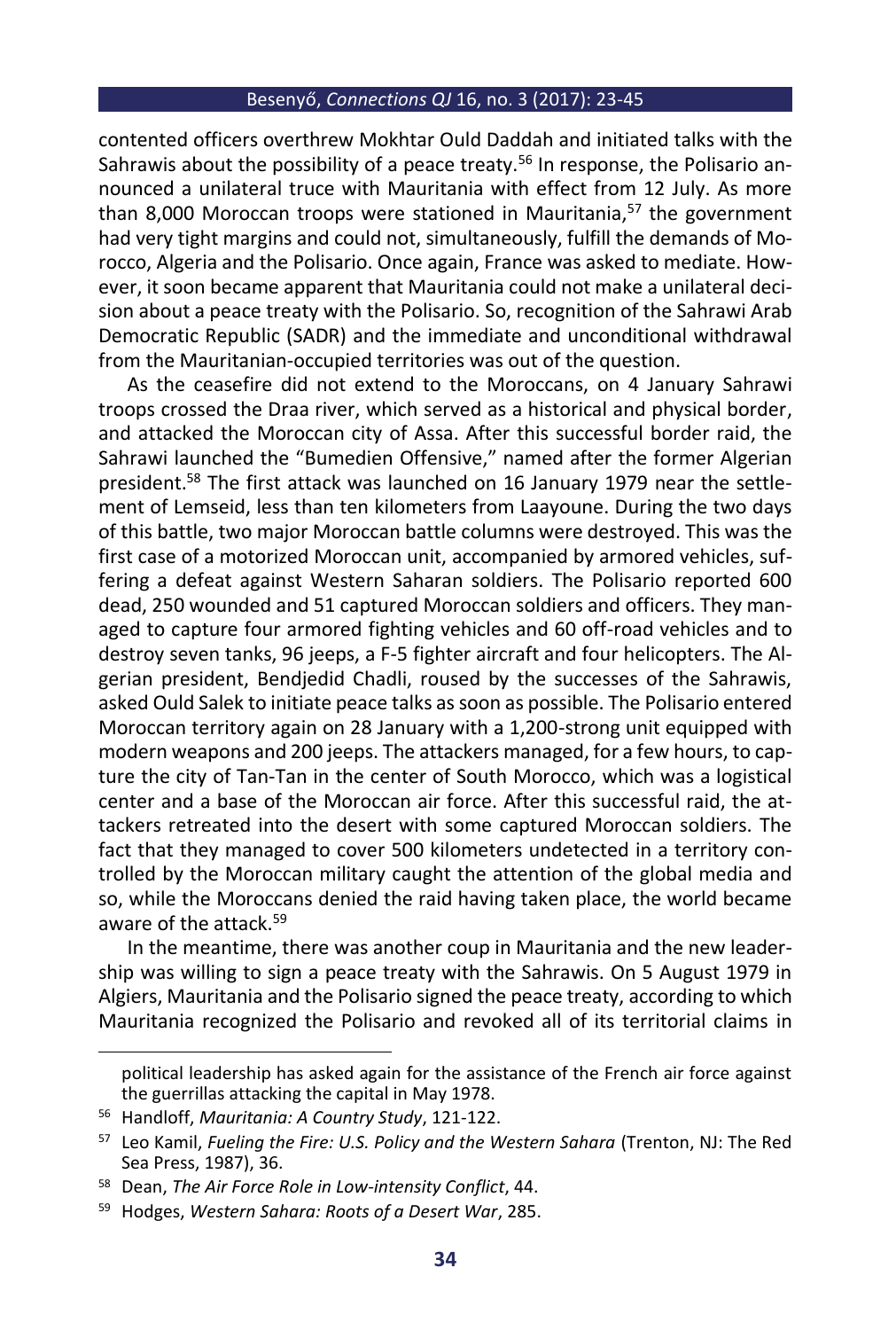Western Sahara.<sup>60</sup> In a secret clause of this Algiers Peace Treaty, the Mauritanians would have to hand over the Mauritanian-occupied territories to the militants of the Polisario within seven months of the signing of the treaty.<sup>61</sup> However, this never happened. On 8 August, Hassan II ordered all his Moroccan troops stationed in Mauritania to return to Morocco, except for the 1000-strong unit in Bir Moghrein and the 2400-strong unit in Tiris el-Gharbia. The next day M'hammed Boucetta, the Moroccan minister for foreign affairs, announced that his country would reject the Algiers Treaty because Tiris el-Gharbia belonged, both historically and legally, to Morocco, and that this was supported by a decision of the International Court of Justice in The Hague. Afterwards, five Hercules C-130 transport planes arrived in Dakhla with several hundred Moroccan soldiers on board. They, along with the soldiers already stationed there, proceeded to occupy the city. In a few days, they took control of the whole of the former Mauritanian-occupied territory which they swiftly annexed to Morocco under the name Oued Eddahab.<sup>62</sup> Thus, 95 percent of the Western Sahara came under Moroccan control.<sup>63</sup> Later, Morocco took part in an unsuccessful coup against the Mauritanian President Haidalla in order to involve Mauritania again in the fight against the Polisario, but the country has consistently stayed away from the conflict since then. $64$ 

# **The War between Morocco and the Polisario**

The guerrillas now turned their attention towards the Moroccan troops, whose situation had deteriorated following the withdrawal of the Mauritanians. Despite this, the Sahrawis could only achieve limited success against the better equipped regular forces.<sup>65</sup> They returned again to guerrilla tactics against the Moroccans, who had founded several garrisons in the occupied territories. These, they had great difficulty in defending, as they failed to adapt well to the desert conditions. The militants of the Polisario created small outposts in the valley of the Saguia el-Hamra and the Zemmour mountains, most of them hidden underground, from where they launched their night raids and to where they could retreat from their pursuers. In order to evade aerial surveillance, they moved at night or, if they had to travel at day, they used jeeps from which all glass had been removed so that the reflection could not give away their posi-

<sup>60</sup> Dean, *The Air Force Role in Low-intensity Conflict*, 42; Handloff, *Mauritania: A Country Study*, 33-34.

<sup>61</sup> Hodges, *Western Sahara: Roots of a Desert War*, 275.

<sup>62</sup> Janos Besenyő, *A nyugat-szaharai válság egy magyar békefenntartó szemével*, *[The Western Saharan crisis through the eyes of a peacekeeper]* (Pécs: Publikon Publishers, 2012), 139; Jensen, *War and Insurgency in the Western Sahara*, 17.

<sup>63</sup> Zouitni, *The Moroccan Sahara Issue from the Independence of Morocco to the Present Day,* 242.

<sup>64</sup> Handloff, *Mauritania: A Country Study*, 35.

<sup>65</sup> Cordesman, *A Tragedy of Arms*, 61.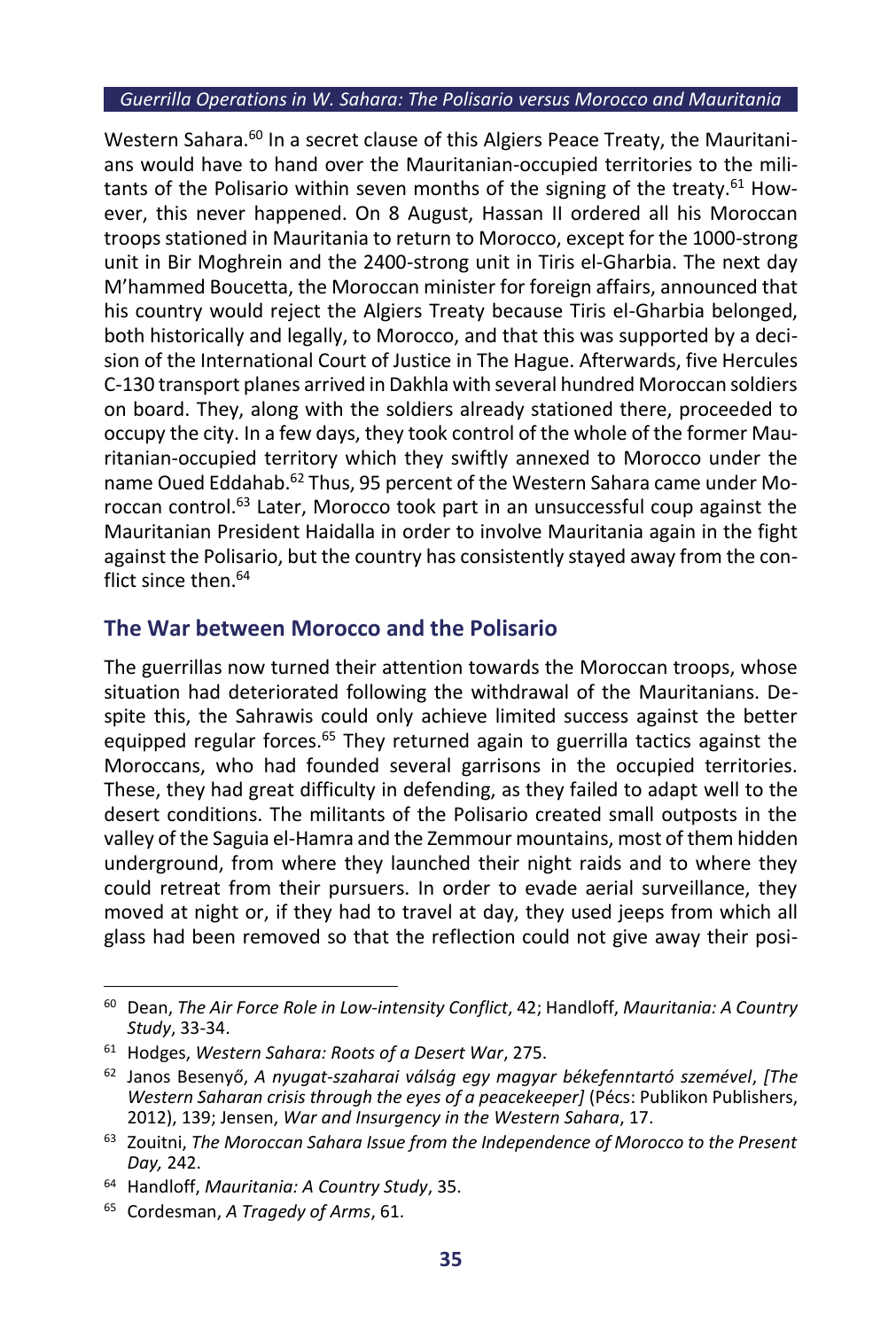tion.<sup>66</sup> The favored targets for their attacks were Laayoun, Tarfaya and the bridge linking the cities of Tan-Tan and Tarfaya over the river Oued Chebeika.<sup>67</sup> They also targeted the phosphate mines at Bou Craa, where, in the same manner as the attacks in Mauritania, they made the exploitation and transportation of phosphate almost impossible.<sup>68</sup> Their main target was the 100 kilometer-long conveyor belt that transported the phosphate from the mines to the port area of El-Aaiun. The attackers were able to damage the conveyor belt at a number of points, and while the Moroccans worked to repair the damage and defend the area with patrols, they could not press their attack against the rebels. Due to the Polisario raids, phosphate mining was halted almost completely in the Western Saharan region, and its exploitation could continue only after the establishment of the Berm, a defensive wall system conceived by General Dlimi. But, as Morocco also has its own phosphate mines, mining and export was not completely halted by the Polisario raids.<sup>69</sup>

What was most unsettling for the Moroccan leadership was that the Polisario units had already begun to attack economic and military targets in the southern territories of Morocco. One target of the guerrillas was the settlement of Sidi Amara in the valley of the river Draa, where, on 27 August 1979, they managed to ambush a unit of the Moroccan army and destroy it almost completely. And on 30 September, the border post of Guelb Ben Rzouk near the Algerian border was captured.<sup>70</sup> The Polisario warned the Moroccan ruler that if his troops did not leave the territories of Western Sahara, the raids would continue and the Sahrawi militants would even attack the cities of Rabat, Agadir or Tangier. However, these were actually hollow threats, as the Sahrawis were only active in the Quarkziz and Bani mountains, the valley of the river Draa and certain areas of the Atlas mountains, and they never reached the aforementioned cities.<sup>71</sup>

Unlike the other opposing forces, the Moroccans received substantial financial and military support from the United States, <sup>72</sup> France and South Africa. The arsenal of armaments used by them was quite extensive, they possessed F-5 and

 $\overline{a}$ <sup>66</sup> Hodges, *Western Sahara: Roots of a Desert War*, 283, 337.

<sup>67</sup> Lawless and Monahan, *War and Refugees*, 103.

<sup>68</sup> Shelley, *Endgame in the Western Sahara*, 191.

<sup>69</sup> Thompson and Adloff, *The Western Saharans*, 291.

<sup>70</sup> Hodges, *Western Sahara: Roots of a Desert War*, 285.

<sup>71</sup> Neil Clough, *Western Saharan Conflict: Prolonged Conflict and Prospects for the Future*  (Maxwell Air Force Base, AL: Air Command and Staff College, Air University. 2008), 8.

<sup>&</sup>lt;sup>72</sup> Morocco is the oldest ally of the United States in the Arab world (since 1786!), and it plays an important role in U.S. strategic planning. The commitment of the U.S. is shown by the fact that during the Western Saharan conflict, the U.S. not only provided financial support and armaments, but also intelligence and military advisors for the Moroccans. See: Jensen, *War and Insurgency in the Western Sahara*, 1-2, 45-46; Zoubir, "The Western Sahara Conflict," 233-234. For additional information on the Moroccan-U.S. relations see: Mohamed Sellak, *United States – Moroccan Relations*  (Maxwell Air Force Base, Alabama: Air Command and Staff College, Air University, 1991).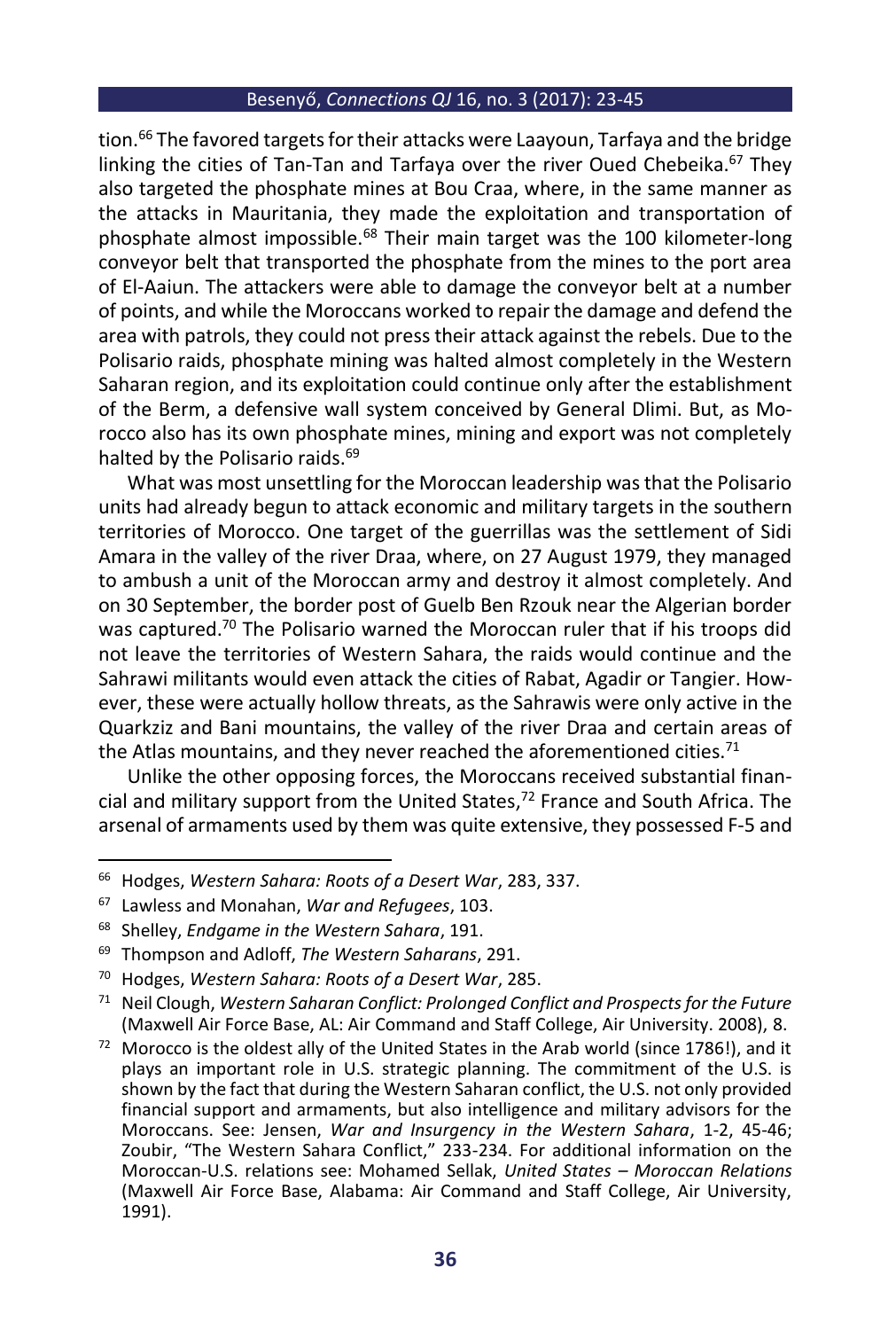C-130 military aircraft, "Gazelle" helicopters, Ratel, Eland and AML-90MM armored personnel carriers, South African MK-6 armored reconnaissance vehicles, diverse anti-aircraft batteries, radar equipment and a large number of small arms. These countries did not only send arms, but also trainers and advisors for the Moroccans. Moreover, France provided considerable surveillance and training support for the Moroccan military.<sup>73</sup> Of course, other countries also supplied the Moroccans with weapons, which was largely financed by Saudi Arabia.<sup>74</sup> These included Egypt, Iran (before the 1979 revolution), Belgium, Italy, Jordan, Libya,<sup>75</sup> Iraq, Brazil and Spain.<sup>76</sup> According to certain researchers, Egypt, Iran and Jordan did not support Morocco with their own weapons, but with those that they had received from the U.S. $^{77}$  At the same time, the Moroccans also bought arms from the Soviet Union and Romania.<sup>78</sup> They continuously increased their defense budget, and proportionately the numbers of those serving in the army and the military police.

The Sahrawis possessed mainly Soviet-produced arms that they received from Algeria, Cuba, Libya and sometimes from North Korea. 79,80 They included SA-6 and SA-7 anti-aircraft missiles, the ZSU-23 self-propelled anti-aircraft gun, various anti-tank weapons, guns, the BMP-1 armored vehicles and a few T-54 and T-55 tanks. This arsenal was expanded by the French and U.S. weapons captured from the Moroccans. $81$  During the conflict, the Polisario received advisors for the training of its units mostly from Cuba, and to a lesser extent from North

<sup>-</sup><sup>73</sup> Zunes and Mundy, *Western Sahara: War, Nationalism and Conflict Irresolution*, 17.

 $74$  Besides various subsidies and aid, Saudi Arabia magnanimously cancelled all the Moroccan debt in 1991, as Morocco participated with a 2,000-strong military unit in the First Gulf War, that raged between the U.S. and its allies, and Iraq.

 $75$  Libya formerly supported the guerrillas of the Polisario, providing them with arms, training and logistical support. However, in 1984, Kadhafi signed the Oujda Treaty with Hassan II, in which he recognized Morocco's claim to Western Sahara and agreed to uphold the freshly instituted embargo against the Sahrawis. Later, the relationship between Libya and Morocco worsened and Libya started to support the Polisario again, but more moderately.

 $76$  The Spanish—besides the arms sales—organized a military and police training for the Moroccan armed forces which underwent a swift increase in its numbers.

<sup>77</sup> Zunes and Mundy, *Western Sahara: War, Nationalism and Conflict Irresolution*, 87.

<sup>78</sup> Raphael Mergui, "Sahara: La Grande Riposte," *Jeune Afrique*, November 21, 1979, 23- 30.

<sup>79</sup> Jensen, *War and Insurgency in the Western Sahara*, 17, 35.

<sup>80</sup> Interestingly, the Soviet Union and the Socialist countries (with the exception of Cuba and Yugoslavia) did not recognize the country proclaimed by the Sahrawis and did not provide direct military support for the Polisario. See: Zoubir, "The Western Sahara Conflict," 234; Hodges, "The Western Sahara File," 112.

<sup>81</sup> Paul, *et al*., *With the Polisario Front of Sahara*, 21.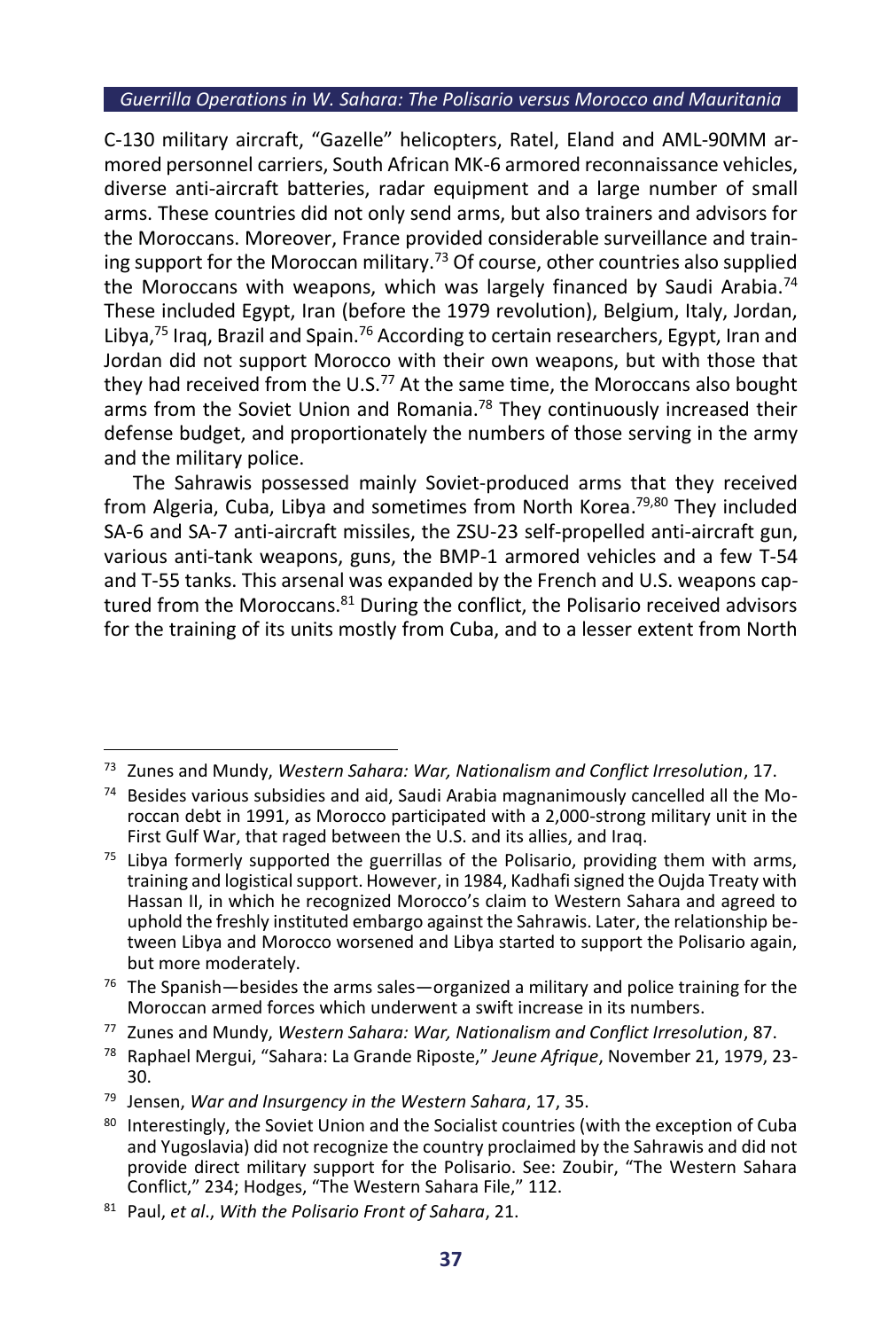Korea and the German Democratic Republic, <sup>82</sup> who were only active in Tindouf, not in the main area of operations.<sup>83</sup>

While Moroccan superiority was indisputable, the guerrillas still managed to capture the well-fortified garrison of Lebuirat on 24 August 1979.<sup>84</sup> The city and the barracks were defended by 1,000 soldiers of the 3<sup>rd</sup> Armored Infantry Regiment of the Royal Moroccan Army. The attackers had already launched two unsuccessful assaults against the city, and while they could not capture it, they managed to weaken the garrison significantly. The fighting morale of the Moroccan troops was already low due to four years of continuous service without leave. The commander of the unit, Lieutenant-Colonel Mohammed Azelmat, requested immediate assistance from his superiors, but they did not take his warning seriously. In addition, heavy sandstorms caused serious problems for the Moroccan air force; the planes could not take off, thus the surrounded garrison did not receive any air support. Moreover, a unit sent to relieve the garrison was ambushed by Polisario units near Zag and forced to retreat.

In the attack of 24 August, the invading Western Saharans eliminated all opposition in less than 40 minutes and occupied the garrison for more than 24 hours. According to reports, the Moroccan losses were serious; there were 562 dead, several tanks and armored vehicles were destroyed and the attackers captured 111 soldiers, along with 37 T-54 tanks and several hundred small arms.

Inspired by their success, the units of the insurgents launched further attacks. For example, on 5 October, they laid down fire on the South Moroccan city of Zag as a diversion, so that on 6 October they were able to capture the second largest Western Saharan city, Smara.<sup>85</sup> The city was well fortified by the Moroccans, and Mirage planes were also stationed at its airport. During the fight, the Royal Moroccan Army deployed about 5,400 well-equipped soldiers and Mirage F-1 fighter planes against the insurgents. $86$  In spite of this, the attackers triumphed. In the battle, the Moroccans lost 121 soldiers, including the commander of the Moroccan troops, Colonel Driss Harti. Moreover, the 700 Sahrawis living in the city were evacuated to Algeria by the Polisario.<sup>87</sup>

The next battle ensued at the city of Mahbas, 60 kilometers from the Algerian border. The civilian populace had already fled from the city in 1975, thus the Moroccan soldiers were using it as a forward outpost in order to prevent the infiltration of Polisario troops. This outpost was defended by 780 soldiers against a 1,200-strong attacking force. In the 24-hour-long battle, the numerically superior attackers won, and also managed to defeat extra troops arriving from Zag to

 $\ddot{\phantom{a}}$ 

<sup>82</sup> Gareth M. Winrow, *The Foreign Policy of the GDR in Africa* (Cambridge: Cambridge University Press, 1990), 143.

<sup>83</sup> Jensen, *War and Insurgency in the Western Sahara*, 50.

<sup>84</sup> Besenyő, *A nyugat-szaharai válság egy magyar békefenntartó szemével*, 146-147.

<sup>85</sup> Thompson and Adloff, *The Western Saharans*, 253.

<sup>86</sup> Dean, *The Air Force Role in Low-intensity Conflict*, 44.

<sup>87</sup> Hodges, "The Western Sahara File," 104.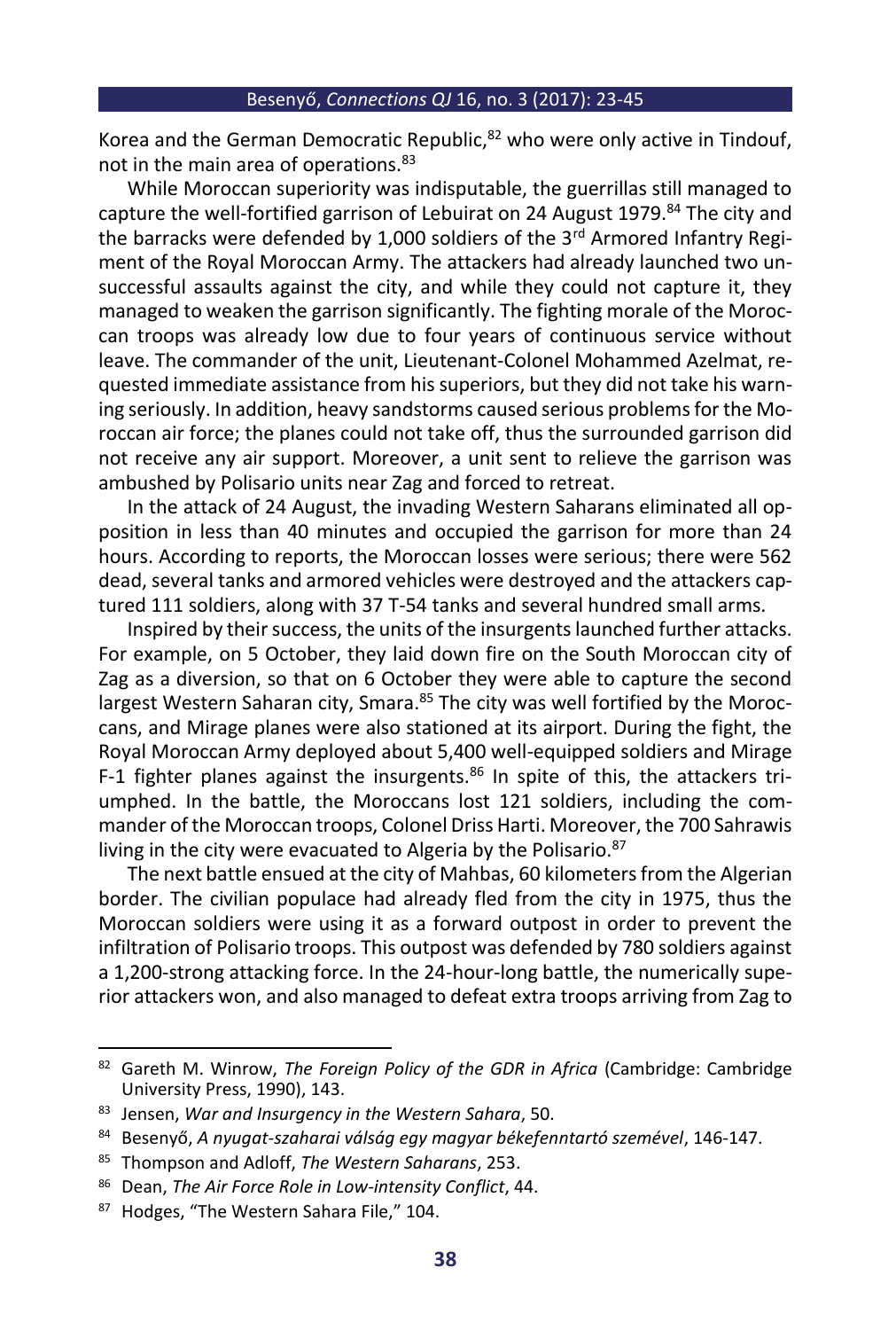relieve the outpost. According to the report of the Moroccan military leadership, more than 20 percent of the garrison's manpower were killed and even more were wounded.<sup>88</sup> The targets of the next attacks were the city of Tata and the oasis M'hamid, where Mohammed V had first announced his country's claims on the Western Saharan territories.

William H. Lewis, a known military analyst, later wrote about the failure of the Moroccan military saying that: "The Moroccans had ignored the famous dictum of Frederick the Great: 'He who attempts to defend too much defends nothing'." <sup>89</sup> He argued that the Moroccan units were dispersed over a too large an area, their firepower was dispersed and their logistical lines were overstretched, which allowed them to be weakened by the raids of the insurgents. Thus, they were unable to fight effectively against the Sahrawis. The Moroccan soldiers had great difficulty in adapting to the Western Saharan conditions and climate, they were unmotivated and underpaid, and their officers were unable to develop efficient COIN tactics and apply them against the insurgents. Moreover, they lacked effective military and leadership skills.

The Moroccan military units were also hampered by some serious communication issues. After two unsuccessful attempts on his life, Hassan II did not trust the leading officers of the military. So, only the Royal Court could authorize any troop movements or other military activities. Lacking authorization, none of the commanders of Moroccan units dared to act or coordinate their activities as this might have been considered by the supervising Royal Gendarmerie as a conspiracy. Consequently, by the time permission arrived, the guerrillas had already vanished.<sup>90</sup>

### **The Change in Moroccan Strategy**

The increasing attacks shocked the Moroccan military and the political leadership, who realized that the tactics they had been using so far had not been able to defeat the Polisario. Furthermore, they were increasingly afraid that Morocco would have to retreat from Western Sahara which could have resulted in unforeseeable consequences for the Royal family and the political-military leadership of the country. One man did not share these feelings of desperation, General Amed Dlimi, the main confidant of the king, who asked for and received absolute power for the control of the Saharan operations.

He first dismantled the military bases in the desert that he deemed undefendable, then he concentrated all the Moroccan troops in the districts of Boukra, El-Aaiun and Smara. Following this reorganization and concentrated training of the troops, a number of operations were launched against the guerillas on 5 November 1979. 7,000 soldiers and several Mirage and F-5 fighter aircraft were deployed in the operation. Learning from the failures of previous op-

**.** 

<sup>88</sup> Hodges, *Western Sahara: Roots of a Desert War*, 287.

<sup>89</sup> Zunes and Mundy, *Western Sahara: War, Nationalism and Conflict Irresolution*, 15-16.

<sup>90</sup> Jensen, *War and Insurgency in the Western Sahara*, 47.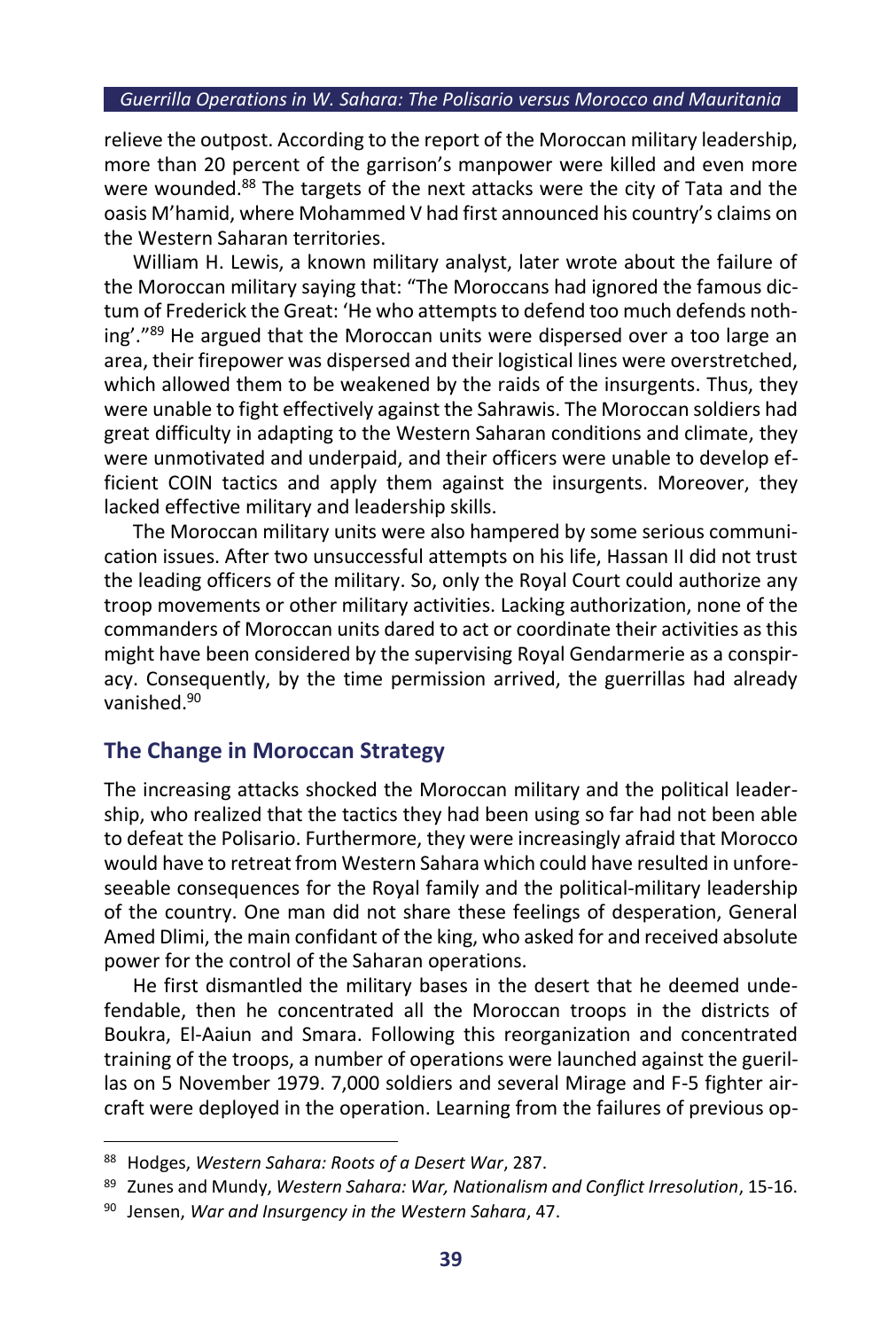erations, the General employed Sahrawis who knew the desert well during the clashes, $91$  and removed the civilian population living in the area of operation, so that they would not be able to provide support for the militants of the Polisario.<sup>92</sup> Building upon the experiences of their failures, the Moroccans replaced the slow-moving military convoys with well-armed, fast-moving squads with jeeps.<sup>93</sup> The Green Berets of the U.S. military provided assistance in the training of Moroccan troops and, in many cases, they accompanied them in Moroccan uniforms to the area of operations.<sup>94</sup>

During one operation, a convoy of 1,500 armored vehicles and 6,000 soldiers moved from the city of Tan-Tan to Dakhla, eliminating several armed groups on the way.<sup>95</sup> The operation lasted more than three weeks, but the Moroccans did not encounter serious resistance as the guerrillas evaded open conflict. Therefore, the operation could only be regarded as a display of power, because the Moroccans were unable to achieve any lasting results. Two journalists of the Jeune Afrique, Raphael Mergui and Pascal Maitre, were allowed to join the Moroccan troops and provided first-hand reports to their readers about the operation.<sup>96</sup> In the next operation (Operation Zelleka) the Moroccans attacked insurgent camps in the Quarkaziz mountains and then relieved the besieged city of Zag. The Moroccans then stabilized the positions of their troops in the areas between the Zini mountains and the city of Smara, moving close to the Algerian border and establishing strong defensive positions. However, no consequent military actions were performed near the Algerian border.

The Polisario did not give up the fight though and, in early 1980, its forces attacked Tarfaya, the city of Boujdaor, and then the Moroccan troops stationed in the Ouarkziz Valley and the Tigzert Highlands.<sup>97</sup> The city of Akka was attacked again in the following September, and successful raids were also organized against European fishing vessels and those of other nationalities along the West-

<sup>&</sup>lt;sup>91</sup> While most of the Sahrawis supported the Polisario, several thousand of them served in the Moroccan Royal Army, where they were organized into distinct units. The most famous of their units were the  $8<sup>th</sup>$  Infantry Regiment and the Makhzen (partisan hunter) units. Most of them were recruited from the South Moroccan region, where the soldierly Sahrawi tribes with military experience and traditions lived. The tribe that provided the most troops for the Moroccans was the Ait Oussa tribe belonging to the Tekna tribal confederation, who maintained a traditionally hostile relationship with the Reguibat tribe. Some Sahrawis, who formerly served in the Polisario units but were captured, were recruited in the freshly established units and undertook service in the Moroccan military in exchange for the freedom of their families and themselves.

<sup>92</sup> Jensen, *War and Insurgency in the Western Sahara*, 44.

<sup>93</sup> Cordesman, *A Tragedy of Arms*, 63.

<sup>94</sup> Kamil, *Fueling the Fire*, 69-70.

<sup>&</sup>lt;sup>95</sup> Anthony G. Pazzanita and Tony Hodges, Historical Dictionary of Western Sahara, 2<sup>nd</sup> edition (Metuchen, NJ: Scarecrow Press, 1994), 312-313.

<sup>96</sup> Mergui, *Sahara: La Grande Riposte*, 23-30.

<sup>97</sup> Lawless and Monahan, *War and Refugees*, 105.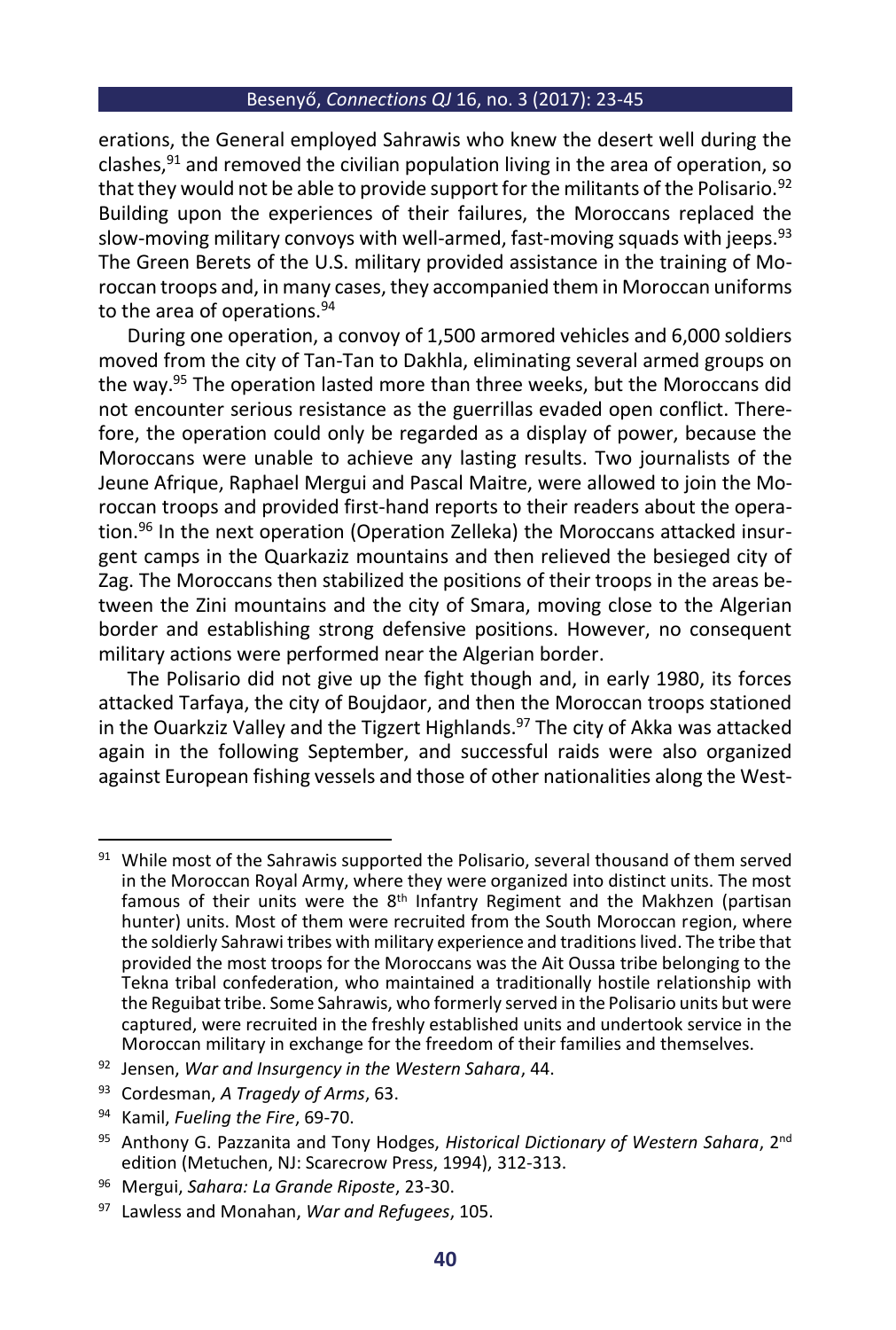ern Saharan coast.<sup>98</sup> One of the greatest victories of the insurgents was achieved on 31 October 1981, near Guelta Zemmour, where the Moroccans—besides a significant loss of manpower—also lost five of their aircraft.<sup>99</sup>

In spite of this, the Polisario became more and more at a disadvantage compared to the Moroccan army. The main reasons behind their early victories, besides the superior motivation and the effective guerrilla tactics of the Sahrawis, were the armaments provided by the Algerian government, the refugees camps which they used as bases, the weakness of the Mauritanian army and the failures of the Moroccan leadership. Following the withdrawal of Mauritania from the conflict and the removal of the majority of the incompetent leaders in the Moroccan army, the guerrillas lost most of their advantage. General Dlimi contributed to this when in May 1980, recognizing the ineffectiveness of the Moroccan strategy so far, he developed the strategy of walls or "Berms" on the Algerian and Mauritanian border, in the framework of which the strategically important Boucra–El-Aaiun–Smara area (the "useful triangle") was literally barred by the Moroccans.

The aim of this newly established fortification system was not to sever the supply lines of the insurgents, but to keep them away from the Saharan territories valuable to the Moroccans, and to legitimize and finalize the occupation of the territory. Morocco first constructed barbed wire barriers and trench systems, then started to build new walls made of sand and stones.<sup>100</sup> The Sahrawis launched attacks against the wall at the beginning of their construction, destroying lots of machinery, but they could not hinder the construction work completely.<sup>101</sup> The construction of the first wall was started in 1981 and finished in 1982. It stretched from the city of Smara to the southern part of Boujdour, where it reached the ocean.<sup>102</sup> Since then more walls have been built, thus the system of walls today reaches a length of 2,700 kilometers, incorporating 300 fortified positions and observation posts.<sup>103</sup> In a 5-kilometre-wide stretch in front of the wall, the Moroccans deployed a minefield, which is the largest continuous minefield in the world and still claims lives today.

Between 100,000 and 170,000 soldiers serve in this system of fortifications.<sup>104</sup> The Moroccans used this wall system, the biggest in the world, to enclose about 80 percent of Western Sahara, which they considered to be the "useful" part, while the undefendable wasteland was left to the Polisario. The Mo-

-

<sup>98</sup> Zunes and Mundy, *Western Sahara: War, Nationalism and Conflict Irresolution*, 16- 17.; G. Jensen, *War and Insurgency in the Western Sahara*, 22.

 $99$  Two pieces of F-1, an F-5, a C-130 and a troop carrier. See: Jacob Mundy, "The Morocco-Polisario War for Western Sahara," in *Conflict and Insurgency in the Contemporary Middle East*, ed. Barry Rubin (London: Routledge, 2009), 220.

<sup>100</sup> Macqueen, *United Nations Peacekeeping in Africa Since 1960*, 239.

<sup>101</sup> Zunes and Mundy, *Western Sahara: War, Nationalism and Conflict Irresolution*, 20.

<sup>102</sup> Dean, *The Air Force Role in Low-intensity Conflict*, 46.

<sup>103</sup> Cordesman, *A Tragedy of Arms*, 62.

<sup>104</sup> Jensen, *War and Insurgency in the Western Sahara*, 49.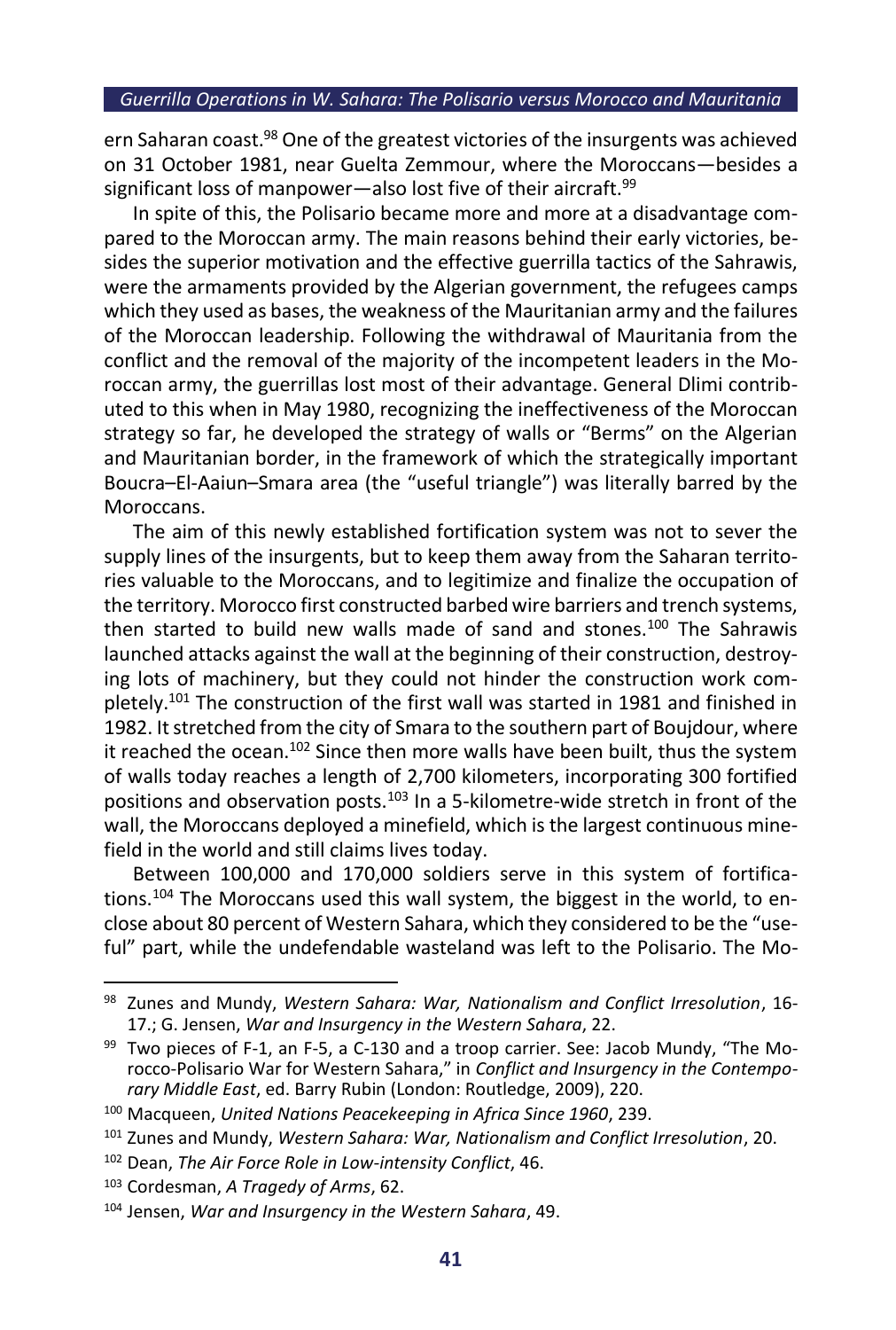roccans withdrew all their forces from that area.<sup>105</sup> The defense system was completed in 1987 and successfully prevented the Polisario from operating from bases in the occupied territories and significantly limited the military activities of the guerrillas, even though it could not stop them completely. After all, the Sahrawis were capable, in many cases, of launching coordinated attacks against parts of the Berm by removing the mines deployed in front of the wall by night, cutting the barbed wire and assaulting isolated guard posts. However, they had to withdraw swiftly after these successfully executed attacks, as the rapid deployment forces would be already *en route* to their position.<sup>106</sup> The insurgents often executed attacks by throwing the removed Moroccan mines over the walls among the soldiers stationed there.<sup>107</sup> During the construction of the Berm, the Polisario continuously attacked the Moroccans: for instance, the settlement of Lemseid was under fire by Soviet-made rocket launchers on the summer of 1983. Then five motorized infantry battalions and two armored battalions executed an attack against Smara in September.<sup>108</sup> A month later, the guerrillas shot down a Moroccan F-1 Mirage fighter aircraft with an SA-8 (GECKO) missile. In 1984, they launched the "Great Maghreb offensive" in the southern territories against Dakhla and Argoub, then the city of Zag was attacked again, and another Mirage fighter was shot down in early 1985. In 1987, 16 assaults were launched against the Moroccan units, in which they suffered severe casualties. The units of the Polisario launched a large-scale attack against the Moroccan units stationed in the area of Oum Dreyga in September 1988.<sup>109</sup> Other clashes were also reported near the settlements of Mahbas, Awsard, Guelta Zemmour, Farsiyah, Hausa and Jdyriya.

While it seemed that the Polisario had the initiative, in reality the Moroccans had forced the organization into the very tactics—offensive operations with larger forces—that the Polisario had knowingly avoided so far. After all, in these really costly attacks, the Sahrawis suffered considerable casualties in both manpower and technical equipment against the new defensive tactics of the Moroccans. The more effective Moroccan units, that had much improved leadership and reacted faster than before, managed to force the Sahrawis out of Western Saharan territory, thus the Sahrawis were unable to execute further military op-

<sup>105</sup> Hodges, "*The Western Sahara File*," 105.

<sup>&</sup>lt;sup>106</sup> One of the attacks executed by the Sahrawis at the end of February 1987 against two Moroccan outposts near El Farsi was so successful that the Moroccan king, Hassan II himself had to call to account the general responsible for the district. The report about the incident criticized Moroccan military intelligence and also pointed out that the units stationed on the walls were short of anti-armor weapons; the equipment of the rapid deployment forces also left much to be desired. These experiences were later used by the Moroccans to improve the efficiency of their units. See: Jensen, *War and Insurgency in the Western Sahara*, 51.

<sup>107</sup> Quote from the author's interview in 2004 with Salek ben Mohamed, who served in Camp Mehaires.

<sup>108</sup> Jensen, *War and Insurgency in the Western Sahara*, 50-51.

<sup>109</sup> Zoubir, "The Western Sahara Conflict," 228-229.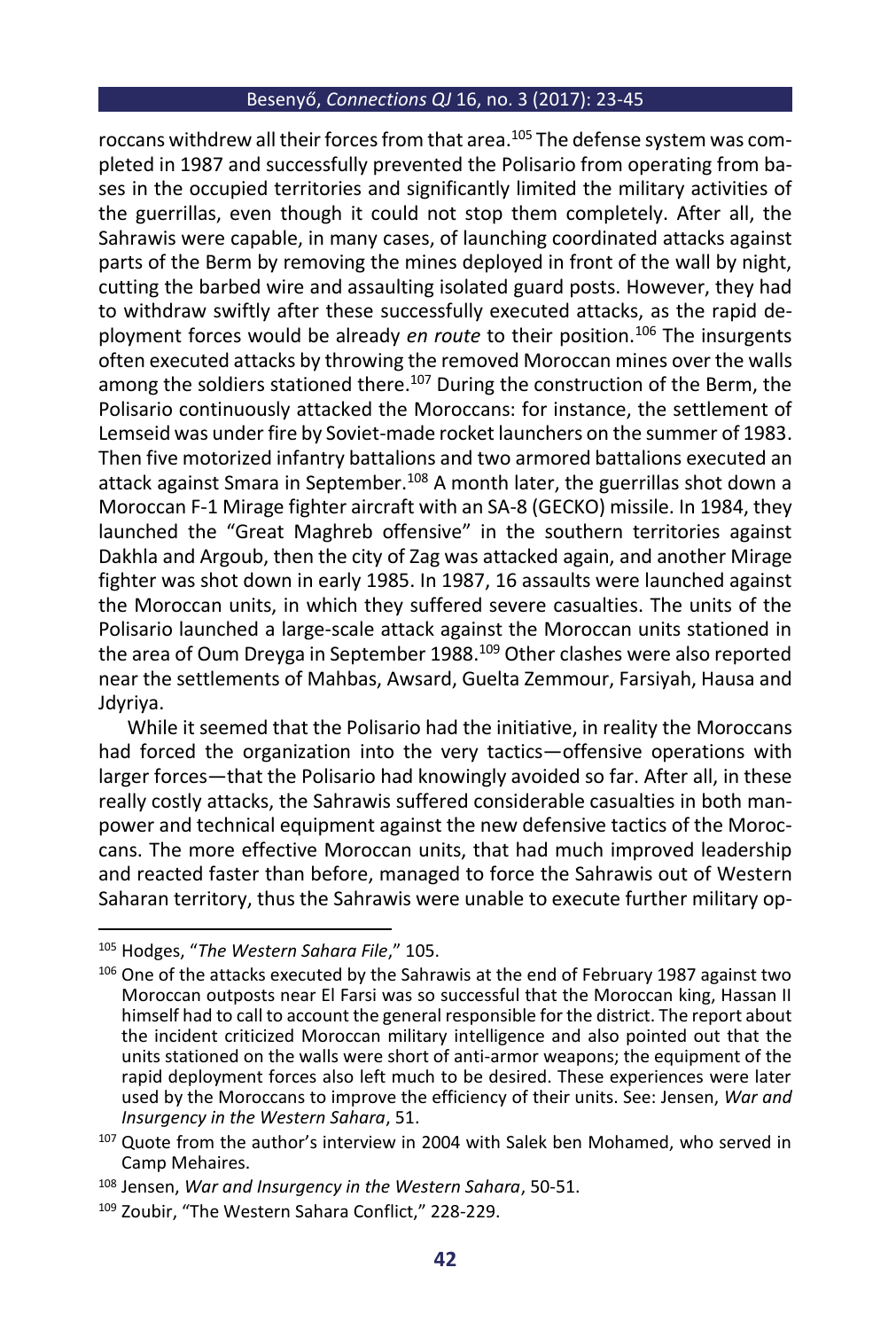erations. From now on, while the Sahrawi insurgency could not be completely eliminated, the Moroccans controlled the conflict, which has slowly died down. The disadvantage of the Sahrawis was further increased by a Moroccan leadership that strived to win over the loyalty of the Sahrawi populace in the occupied territory by providing them with certain possibilities and benefits, with tangible results.<sup>110</sup>

## **The Way to Agreement, the End of the War**

While the Sahrawis achieved some diplomatic success, they were put more and more at a disadvantage as, due to the considerable fall in global oil prices, the Algerian government significantly reduced their financial and military support during 1986. This contributed to the fact that the Sahrawis were only able to execute small-scale attacks against the Moroccan units. By then, the Sahrawis also knew that they would not be able to win by military means. The Moroccans also recognized the hopelessness of the continuation of the conflict since, while they "secluded" from Western Sahara the natives who fought them, they could only have won eventually by attacking the Polisario in Algeria and risking an unwinnable war with Algeria. Consequently, while they were still fighting each other, a slow rapprochement between the two sides began.

On 22 November 1988, the United Nations called on the two sides to begin talks as soon as possible. Subsequently, the Moroccan ruler agreed to meet the leaders of the Polisario in Marrakesh between 4 and 5 January 1989. The meeting was not successful and the talks did not continue due to differences between the opposing parties. The Polisario then threatened the representatives of the United Nations with continuation of the war with Morocco and, calling off the ceasefire that was announced less than a month before, launched multiple attacks against the Berm, where the defending Moroccan soldiers suffered heavy casualties.<sup>111</sup>

In the summer of 1991, the relationship between Morocco and the Polisario deteriorated further, as the Sahrawis were not willing to withdraw their forces to Tindouf and, moreover, they established new bases in areas east of the Moroccan fortifications. The units of the Moroccan military launched "Operation Rattle" against the insurgents<sup>112</sup> in the areas of Bir Lahlou and Tifariti between 4 and 29 August, provoking them into a counterattack, thus the almost two-yearlong ceasefire was interrupted again by open conflict.<sup>113</sup> While Morocco achieved major successes, it did not pursue the retreating Sahrawis into the Al-

<sup>110</sup> Jensen, *War and Insurgency in the Western Sahara*, 10.

<sup>111</sup> Zunes and Mundy, *Western Sahara: War, Nationalism and Conflict Irresolution*, 183. <sup>112</sup> Also known as the "Tifariti Offensive."

<sup>113</sup> "1991 Tifariti offensive," accessed June 4, 2017, https://www.revolvy.com/main/ index.php?s=1991%20Tifariti%20offensive.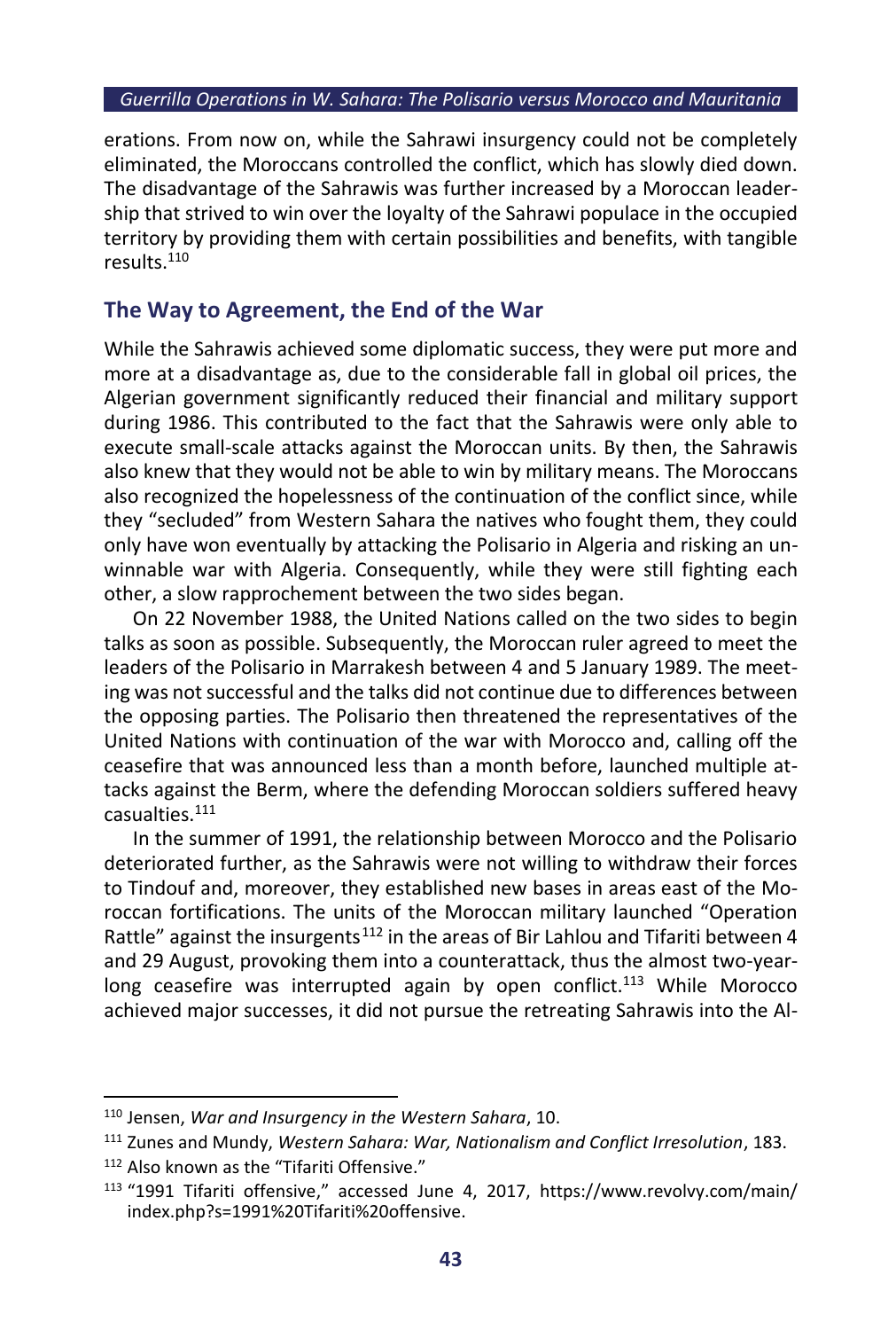gerian refugee camps and thus could not eliminate all of their military strength, being afraid of a conflict with Algeria.<sup>114</sup>

To avoid a further escalation of the situation, the Secretary-General of the United Nations, Pérez de Cuéllar, initiated talks with Morocco, and announced a ceasefire effective from 6 September, without informing the Polisario. Since the Moroccans had achieved their goal, they retreated behind the Berm and the Polisario did not have the strength to execute a counterattack. At this time, the UN Secretary-General approved the immediate deployment of 100 peacekeepers, their numbers were afterwards increased to 228. Along with the military contingent, civilian officials also arrived from other UN missions. Thus, the Secretary-General, without the consent of either of the opposing forces, had separated the ceasefire from other parts of the UN plan and, at the same time, the roadmap approved by the Security Council became meaningless. In this situation, the Polisario had no other choice but to accept the truce, otherwise it would have been shown to be the one that had undermined the fragile peace. The peacekeepers who arrived in the area on 5 September set up their headquarters in Laayoune and, on 15 September, they established three regional headquarters with ten camps in the Northern, Central and Southern sectors. At the same time, a Liaison Office was also established in Tindouf.

The presence of UN troops effectively contributed to the lessening of the conflict, even though the opposing forces had continuously broken the rules of the ceasefire.<sup>115</sup> For instance, the Polisario complained that Moroccan fighter aircraft continuously violated the Polisario-controlled airspace, while Morocco accused the Sahrawis of entering the occupied territories at weakly controlled points of the Berm. In spite of these infringements, this was the end of this period of the conflict, and the opposing sides now fought only at the negotiating table. The situation now seems to be completely frozen. The presence of UN troops will be required in the future in order to keep the conflict at this level because a mutually acceptable, permanent solution does not seem to be imminent.

# **Conclusion**

1

This article has explained how a local conflict began and how it expanded into a regional level exceptionally quickly and in which the opposing forces used tactics specific to COIN operations. In the first part of the conflict, the guerrilla tactics of the Sahrawi insurgents clearly succeeded against Mauritania. However, these tactics were only partly effective against the politically, economically and militarily stronger Morocco. The Moroccan leadership learned from its own, and the Mauritanian, failures and managed to gain military superiority by the combina-

<sup>114</sup> Jensen, *War and Insurgency in the Western Sahara*, 17.

<sup>&</sup>lt;sup>115</sup> "Report of the Secretary-General on the situation concerning Western Sahara," UN Document S/23299, accessed June 4, 2017, http://repository.un.org/handle/11176/ 56600.